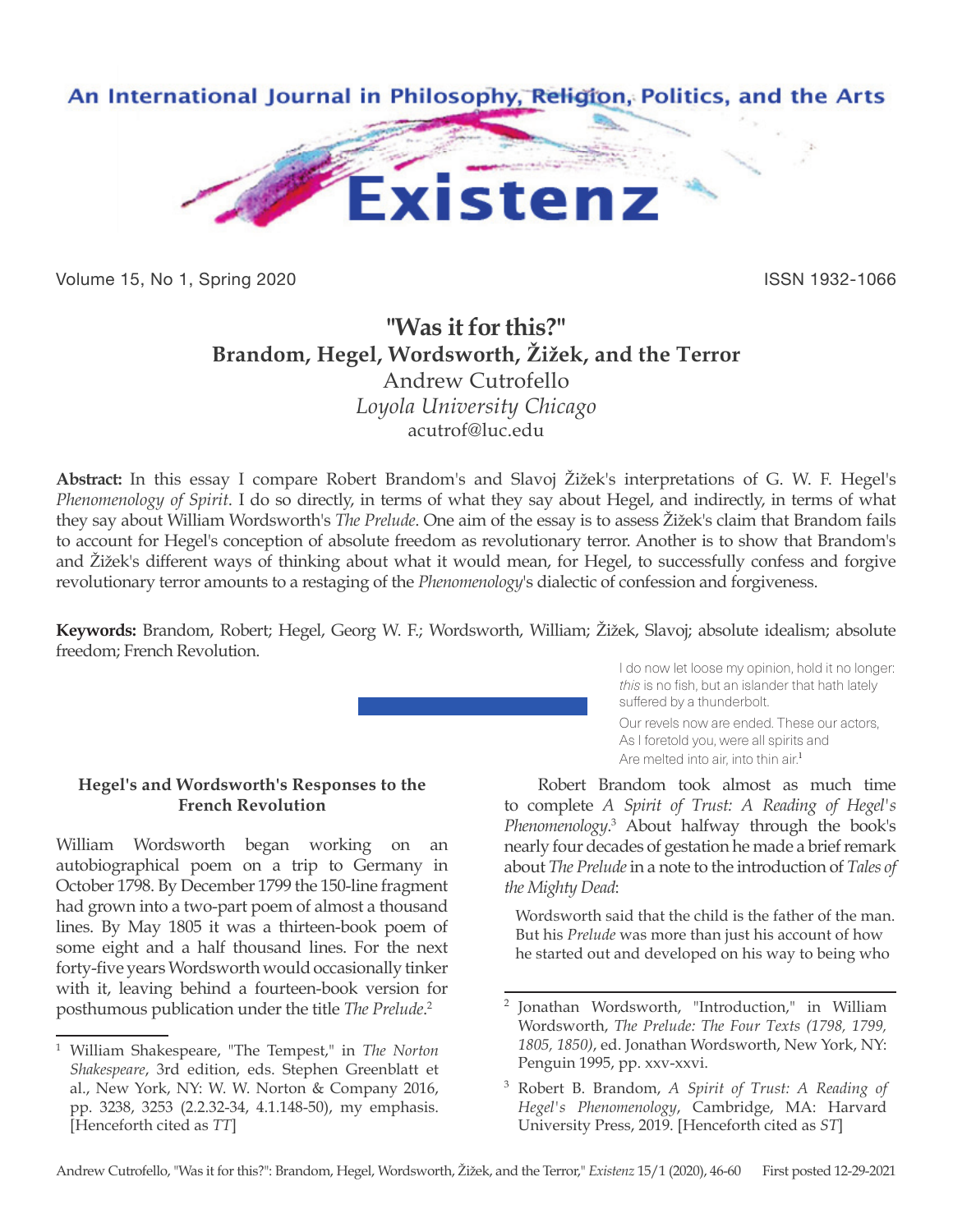and getting where he is at the time of writing it. It is the greatest achievement of his maturity. That account of the roots of his self, his sensibility, and his work *is* his achieved self, sensibility, and work.<sup>4</sup>

By appending this note to a summary of Hegel's conception of how self-conscious individuals transform themselves by transforming their selfconceptions, Brandom implies that something similar could be said of the *Phenomenology of Spirit*: its account of the roots of spirit's self, sensibility, and work purports to be spirit's achieved self, sensibility, and work. The same can now be said as well of *A Spirit of Trust*. 5 All three works illustrate the conception of self-transformation that Brandom attributes to Hegel: "The way we understand and conceive what we are doing affects what we *are*, in fact, doing. We find a way forward by reconstruing the path that brought us to our present situation" (*TMD* 15).

The relation between the *Phenomenology* and *The Prelude* deserves further scrutiny. As M. H. Abrams observed fifty years ago, these two masterpieces of nineteenth century literature resemble each other both in "general content and overall design."6 The *Phenomenology* presents a series of "shapes of spirit" that culminates in Absolute Knowing. *The Prelude*  presents a series of "spots of time" that culminates in something like Absolute Imagining. Wordsworth wrote *The Prelude* to explain how he came to think of himself as a poet. Hegel wrote the *Phenomenology* to explain how spirit—"*I* that is *We*, and *We* that is *I*"7 came to understand itself as spirit. The *Phenomenology* was completed in 1806; the thirteen-book Prelude was put aside in 1805. Why a German philosopher and an English poet should have felt compelled to tell stories of self-development at roughly the same time is a question worth considering. It was not just the popularity of the *Bildungsroman*. They both felt that in order to move forward with a new project—in Hegel's case, the rest of his projected *System of Science*; in Wordsworth's, a philosophical poem to be called "The Recluse, or Views of Nature, Man, and Society" they had to tell a story about how they came to find it necessary to tell that very story. Only by telling it, they felt, could they "find a way forward."

Measured by this Brandomian standard, Hegel succeeded in a way that Wordsworth did not. After publishing the *Phenomenology* in 1807 Hegel went on to write the *Science of Logic* (published in 1812) and the *Encyclopedia of the Philosophical Sciences* (1817). But Wordsworth was frustrated by his inability to make significant progress on *The Recluse*. 8 Accidents

<sup>4</sup> Robert B. Brandom, *Tales of the Mighty Dead: Historical Essays in the Metaphysics of Intentionality*, Cambridge, MA: Harvard University Press 2002, p. 369 n. 9. [Henceforth cited as *TMD*] As far as I know, this is Brandom's only explicit reference to Wordsworth, but it is by no means his only engagement with English language poetry. In *A Spirit of Trust* he illustrates various Hegelian theses through references to Richard Lovelace's "To Lucasta, Going to the Wars" (*ST* 35), William Blake's "My spectre around me night & day" (*ST* 618), Percy Bysshe Shelley's "Adonais" (*ST* 166), Alfred Tennyson's "Merlin and Vivien" (*ST* 481), and T. S. Eliot's "The Hollow Men" (*ST* 456) and "Little Gidding" (*ST* 683). Brandom's model of a "conceptual tradition...exhibit[ing] a symmetrical recognitive structure of reciprocal authority and responsibility diachronically" (*ST* 618) is the history of case law, but he bases his conception of the retroactive impact of a new legal decision on Eliot's description, in "Tradition and the Individual Talent," of the way that a new work of art reconfigures the tradition to which it belongs (*ST* 449-50; the same passage is cited and discussed in TMD 93). He later inverts this order of comparison by taking Hegel's *Lectures on Aesthetics* to do for the history of art what judges do for the history of case law (*ST* 629). In Brandom's eyes, Hegel's Lectures on the History of Philosophy are "[m]uch more central to Hegel's project" (ST 630) than the lectures on aesthetics. He himself could probably tell a fascinating dialectical story about the history of English language poetry, but despite his pivotal reference to Eliot's conception of a poetic tradition, such a story would be peripheral to the central semantic concerns of *A Spirit of Trust*. One aim of the present essay is to highlight significant relations between the center and the periphery.

<sup>5</sup> Brandom writes: "Like the *Phenomenology* itself, *A Spirit of Trust* exemplifies the process of recollective rationality whose structure it is its business to articulate" (*ST* 769).

<sup>&</sup>lt;sup>6</sup> "[I]n general content and overall design the [*Phenomenology of Spirit*] is notably parallel to Wordsworth's exactly contemporaneous poem on the growth of his own mind." M. H. Abrams, *Natural Supernaturalism: Tradition and Revolution in Romantic Literature*, New York, NY: W. W. Norton 1971, p. 236.

<sup>7</sup> G. W. F. Hegel, *The Phenomenology of Spirit*, transl. Michael Inwood, New York, NY: Oxford University Press 2018, p. 76, §177. [Henceforth cited as *PS*]

Obviously this depends on what one counts as significant progress. He did compose "Home at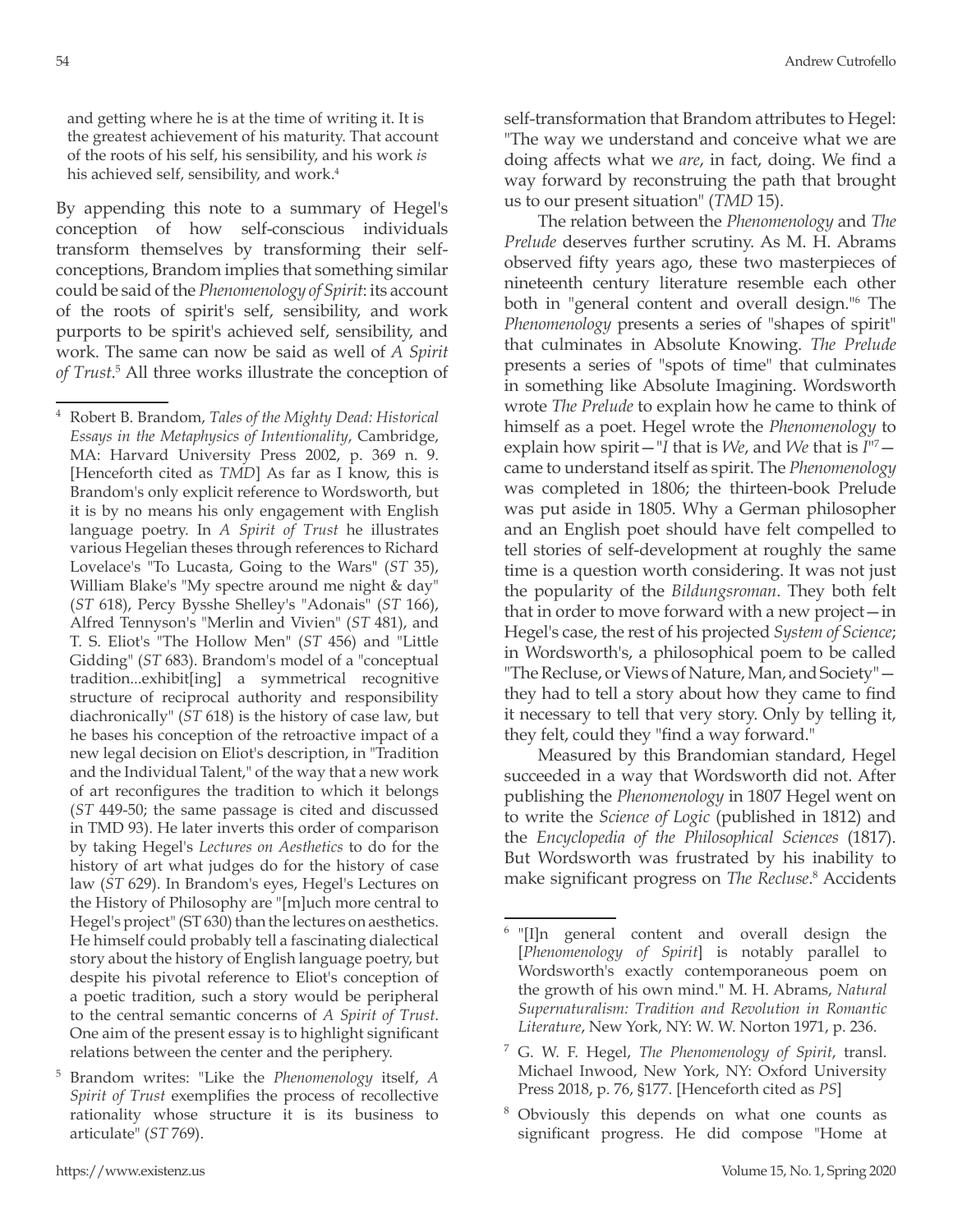of biography aside, it is tempting to suppose that these divergent outcomes had something to do with the different focuses of their respective projects. Maybe Hegel would have faltered if instead of composing a phenomenology of spirit he had written about his childhood pastimes and residence at Tübingen. Maybe Wordsworth would have succeeded if instead of reminiscing about stealing a boat and crossing the Alps he had tried to make sense of the zeitgeist. The problem with these counterfactuals is that they are barely counterfactuals at all. Hegel may not have explicitly talked about his time at Tübingen, but he implicitly recounted his own philosophical development.<sup>9</sup> Conversely, Wordsworth was not just talking about himself when he wrote about his time in Cumbria, Cambridge, and Paris. Despite the different emphases of the new genres they invented—the dialectically recollective philosophical narrative and the long autobiographical poem—the genres themselves do not explain their divergent outcomes.

A more plausible explanation has to do with how both writers changed their conceptions of their projects in midstream. When Wordsworth began to write about his childhood, he did not plan to discuss his time in France. Only after completing the two-part *Prelude* did he realize that he could not make sense of his vocation as a poet without recounting his experience of the French Revolution. Likewise, Hegel did not plan to discuss the French Revolution when he began writing the *Phenomenology of Spirit*. As the first part of his *System of Science*, the *Phenomenology* would comprise what came to be the sections on consciousness, self-consciousness, and reason (*ST* 412). When Hegel decided to add the lengthy chapter on spirit it was partly, if not primarily, to take stock of the Revolution's causes and consequences. Neither author could account for the roots of their protagonists' selves, sensibilities, and works without reflecting on their travels through France.

Like many of their contemporaries, Hegel and Wordsworth had been filled with enthusiasm when the Revolution began. As Wordsworth famously recalled: "Bliss was it in that dawn to be alive, / But to be young was very heaven!"10 Hegel says almost exactly the same

<sup>10</sup> William Wordsworth, *The Prelude 1799, 1805, 1850: Authoritative Texts, Context and Reception, Recent*  thing in his lectures on the philosophy of history:

Anaxagoras was the first to say that the world is governed by νοῦσ; but only now did people come to recognise that thought ought to govern spiritual reality. This was accordingly a glorious dawn.<sup>11</sup>

Yet it was one thing to greet the Revolution's glorious dawn, another to confront its Minervan dusk.

Wordsworth was profoundly disturbed by the sequence of events from the September Massacres to the crowning of Napoleon as Emperor in 1804. In the 1850 version of *The Prelude* he describes his vain attempts to make sense of what had happened by critiquing all principles of practical reason:

So I fared, Dragging all precepts, judgments, maxims, creeds, Like culprits to the bar; calling the mind, Suspiciously, to establish in plain day Her titles and her honours; now believing, Now disbelieving; endlessly perplexed With impulse, motive, right and wrong, the ground Of obligation, what the rule and whence The sanction; till, demanding formal proof, And seeking it in every thing, I lost All feeling of conviction, and, in fine, Sick, wearied out with contrarieties, Yielded up moral question in despair.<sup>12</sup>

Wordsworth professes to have recovered from his crisis not by settling on firm principles, but by receiving from his sister—"now speaking in a voice / Of sudden admonition" (1850, XI, 336-7)—the emotional support

Grasmere" and several other texts, but by his own lights such progress was insignificant.

<sup>9</sup> Brandom discusses the relevance to Hegel of the Tübingen curriculum in *ST* 524, 532.

*Critical Essays*, eds. Jonathan Wordsworth, M. H. Abrams, and Stephen Gill, New York, NY: W. W. Norton 1979, 1805 text, Book X, lines 692-3 (in the 1850 version the "h" in "heaven" is capitalized: XI, 108-9). In 1805 Wordsworth says that when he first arrived in Paris in November 1791 he "pocketed [a] relick" of the fallen Bastille "in the guise / Of an enthusiast," "[a] ffecting more emotion than I felt" (IX, 66-7, 71). Later, his "heart was all / Given to the people" (IX, 124-5). [Henceforth cited as *TP* year, book, line number]

<sup>11</sup> G. W. F. Hegel, *Political Writings*, eds. Laurence Dickey and H. B. Nisbet, transl. H. B. Nisbet, New York, NY: Cambridge University Press 1999, p. 215. Harvey Gross notes the same parallel in "Hegel, Beethoven, Wordsworth: 1770-1970," *The American Scholar* 40/1 (Winter 1970-1), 142-156, here p. 144.

<sup>12</sup> *TP* 1850, XI, 293-305. The phrase "precepts, judgments, maxims, creeds" in line 294 of the 1850 version replaces "passions, notions, shapes of faith" in 1805 (*TP* 1805, X, 889).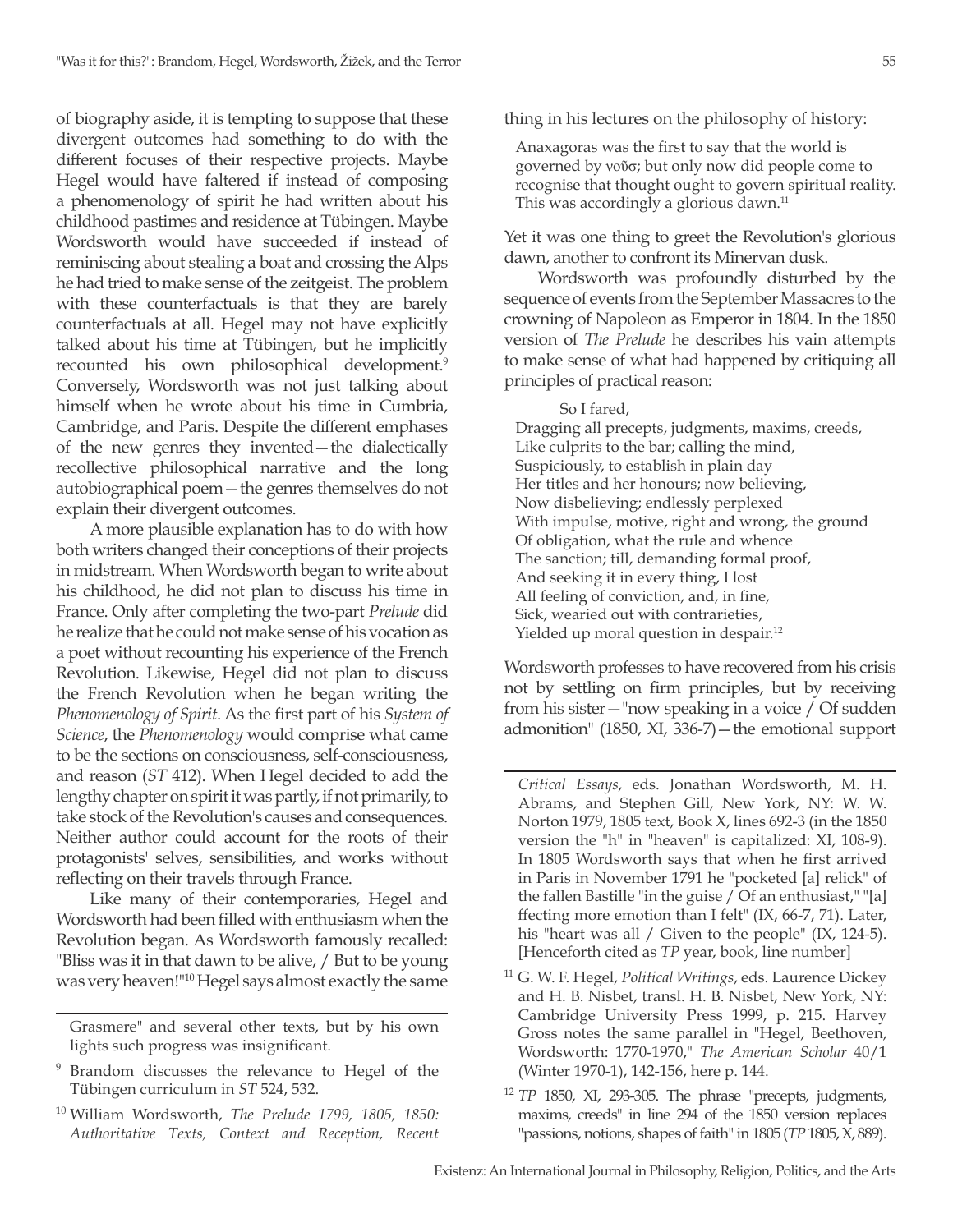he needed to maintain "a saving intercourse / With my true self." Dorothy Wordsworth helped William discover his vocation as a poet: "She, in the midst of all, preserved me still / A Poet, made me seek beneath that name, / And that alone, my office upon earth" (1850, XI, 336-37, 341-2, 345-7). When Wordsworth describes the "renovating virtue" of the memories or "spots of time" that come to our aid when we are "depressed / By false opinion and contentious thought" (1850, XII, 208, 210- 11) he is already carrying out the work of *The Recluse*. He hoped his projected philosophical poem would revive the dejected spirits of those who, like Samuel Taylor Coleridge, *The Prelude*'s principal addressee, regarded the French Revolution as a "complete failure." When the "spots of time" passage was first drafted in 1799 it had nothing (ostensibly) to do with the Revolution, but in later iterations of the poem it reinforces Wordsworth's account of how he dealt with his disillusionment over the events in France and belatedly came to admire Edmund Burke, who had warned in 1790 that the Revolution would end in tyranny.13

Hegel was not one of those who regarded the Revolution as a complete failure; for him it was a partial failure and a partial success. As he explains in the *Phenomenology*, the Revolution began when absolute freedom first appeared in the world:

This undivided substance of absolute freedom ascends the throne of the world without any power being able to offer resistance to it. For since, in truth, consciousness alone is the element in which the spiritual essences or powers have their substance, their entire system, which organized and maintained itself by division into masses, has collapsed, now that the singular consciousness conceives the object as having no other essence than self-consciousness itself, or as being absolutely the concept...In this absolute freedom, therefore, all estates, which are the spiritual essences into which the whole articulates itself, are abolished; the singular consciousness that belonged to such a member, and willed and accomplished in it, has sublated its limitation; its purpose is the universal purpose, its language universal law, its work the universal work. [*PS* 234, §585]

Rebecca Comay observes that Hegel does not explicitly distinguish the political optimism of the Tennis Court Oath from the nightmare of the Terror; instead, he "backdates the Terror to the very onset of the revolution: June 17, 1789."14 In Hegel's eyes, absolute freedom led directly to the Terror precisely because it was absolute, that is, unconstrained. Spirit has to pass through the Terror for the same reason that each individual self-consciousness has to pass through a struggle to the death with another self-consciousness. Individual freedom requires mutual recognition, but Hegel finds this to be impossible to achieve without each individual first trying to annihilate another individual in a vain attempt to achieve unrestricted autonomy. The life-and-death struggle between two individuals culminates in the capitulation of one of the two parties who, terrified of dying, renounces its claim to autonomy. In the ensuing master-servant relation, the servant explicitly recognizes the freedom of the master, but the master only implicitly recognizes the freedom of the servant.

Hegel represents the French Revolution as repeating this dialectic in the more developed social setting of the world of culture. His analysis builds on Immanuel Kant's observation that when Louis XVI convened the Estates General he implicitly abdicated, thereby throwing the French nation back into a pre-political state of nature.<sup>15</sup> Hegel represents the Revolution as a political state of nature in which individuals confronted one another as bare citizens rather than as bare individual selfconsciousnesses. The Terror was a collective "struggle to the death" in which every individual identified its will with the general will, suspiciously regarding every other will as particular, selfish, and private. It subsided only when "the fear of death, of their absolute master" prompted the survivors to recognize one another as coresponsible contributors to a collective social project (*PS* 237, §593). Instead of returning to the predetermined social roles that Hegel characterizes as *sittlich* (ethical), they repudiated absolute freedom in favor of the selfdetermining type of *moralisch* (moral) freedom that Kant theorized in his *Metaphysics of Morals*. Hegel suggests that this new social project could not have

<sup>&</sup>lt;sup>13</sup> According to the Norton editors, the passage in the 1850 *Prelude* celebrating the "genius of Burke" (*TP* 1850, VII, 512) was added in 1832, expressing "an admiration certainly not felt by the younger, republican Wordsworth" (*TP* 1850, 255n). The passage recounting his exultation upon learning of the death of Robespierre is present in the 1805 text but it undergoes stylistic changes that would warrant further analysis.

<sup>14</sup> Rebecca Comay, *Mourning Sickness: Hegel and the French Revolution*, Stanford, CA: Stanford University Press 2011, p. 75. [Henceforth cited as *MS*]

<sup>15</sup> Immanuel Kant, *The Metaphysics of Morals*, ed. and transl. Mary Gregor, Cambridge, UK: Cambridge University Press 1996, 6:341-2. [Henceforth cited as *MM*]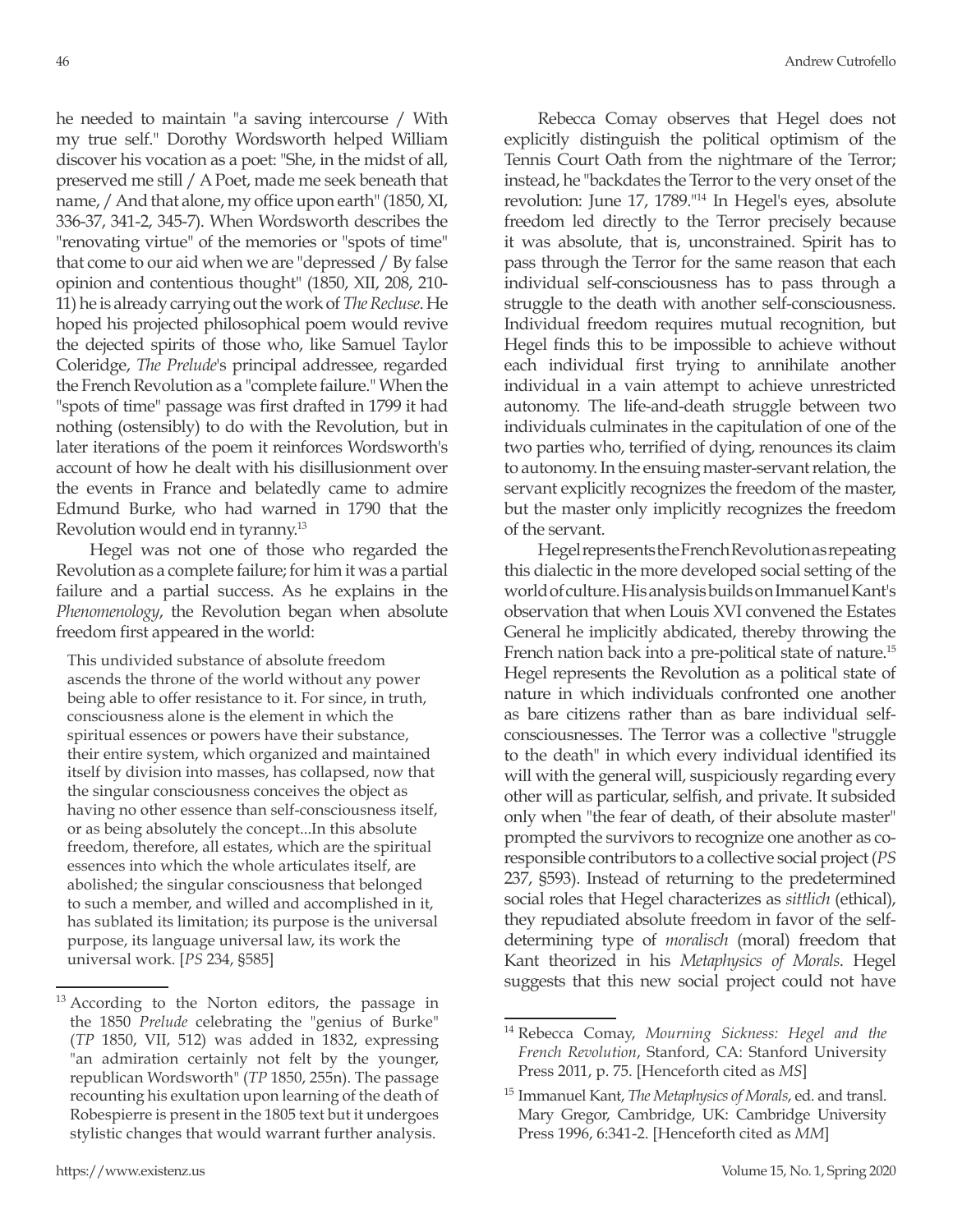been achieved without the detour through the Terror. Thus instead of repudiating the Revolution's birth, as Burke did, or ambivalently dividing its dawn from its dusk, as Wordsworth tried to do, Hegel affirmed it in its entirety. As Comay explains:

In identifying the Terror with the origin of the Revolution, Hegel has inevitably been compared to Edmund Burke...But it is precisely at this point that comparison with Burke proves irrelevant. Hegel's unflinching identification of the Terror as the inauguration of political modernity does not prevent him from affirming the Revolution in its entirety as inevitable, comprehensible, justifiable, horrible, thrilling, mind-numbingly boring, and infinitely productive. I'm not referring to Hegel's personal sensibilities (the legendary dance around the freedom tree, the annual toast on Bastille Day, and so on)—1789 without the rest, the standard reflex of the German intelligentsia... Hegel's palpable oscillation between an unqualified and lyrical "enthusiasm"—his (unmistakably) Kantian word—for the "tremendous spectacle" unfolding before the world and his unequivocal condemnation of this same event as 'the most terrible and drastic' to have ever happened is expressed in the same breath; and this vacillation is moreover repeated constantly from 1794 to 1830. [*MS* 75-6]

Only by affirming the Revolution's outcomes, however multifarious, could Hegel get on with the rest of his system, including, eventually, the *Philosophy of Right*  (1820).

### **Brandom's Construal of Hegel's Spirit of Trust**

Brandom takes Hegel to represent the Terror as an extreme consequence of normative alienation. For Hegel, he claims, human beings achieve their status as normative subjects by passing from "the organic space of living beings to the normative space of responsible selves" (*ST* 326). Individuals cross this threshold by existentially identifying with something for which they are willing to die (*ST* 328). This is the basis of the allegory of the struggle to the death that culminates in the master-servant relation.<sup>16</sup> Mastery is a defective normative status because it purports to involve normative authority (independence) without incurring the burden of normative responsibility (dependence); servitude is the correspondingly defective status that purports to involve normative responsibility without correlative normative authority (*ST* 340). In traditional societies, normative statuses are treated as natural facts. Before the French Revolution, for example, the responsibility to recognize a king as a king was traditionally perceived to be based on the natural or divinely sanctioned fact that the king was a king. It was a major development in the life of spirit for Brandom, the only significant thing that according to Hegel has ever happened to spirit as a whole thus far—for modern societies to recognize that normative statuses are instituted by normative attitudes: anyone recognized as a king is a king only insofar as he is recognized as such. Achieving this modern insight makes it difficult to see what traditional societies see, namely, that there is nevertheless a sense in which normative attitudes are answerable to (instituted) normative statuses. Even if the normative role of king is inherently defective—as the French revolutionaries argued when they proclaimed themselves to be republicans—there are some normative social statuses that, when properly instituted, confer on their bearers a legitimate task-specific authority. Traditional societies fetishize normative statuses, but modern societies suffer from alienation, or an inability to account for the binding force of any norms whatsoever (*ST* 30). It was easy for the normatively suspicious French revolutionaries to undermine the authority of Louis XVI but difficult for them to establish any new type of normative authority. By treating normative attitudes as fickle expressions of non-normative, selfish preferences, they made quasi-principled suspicion of professed principles the order of the day. The animal-like fury displayed during the Reign of Terror was the flip side of its normative impotence. To overcome modernity's corrosive suspicion toward norms—a suspicion that according to Brandom manifests itself in various naturalistic meta-attitudes—Hegel argues that it is necessary to balance the Enlightenment's insight into the attitude-dependence of normative statuses with Faith's recovery of the status-dependence of normative attitudes. Just as spirit first emerged when individuals identified with something they were willing to die for, so alienation can be overcome only when individuals collectively identify with something they are "willing to live for" (*ST* 527). According to Hegel, Brandom argues, Faith's mistake is to treat this insight as cognitive rather than as recognitive; in other words, Faith treats the object of its identification as a transcendent being rather than as the mutually recognitive community of rational agents. Faith without Enlightenment is superstition, but

<sup>16</sup> For Brandom's general account of allegories in the Phenomenology, see *ST* 173-4.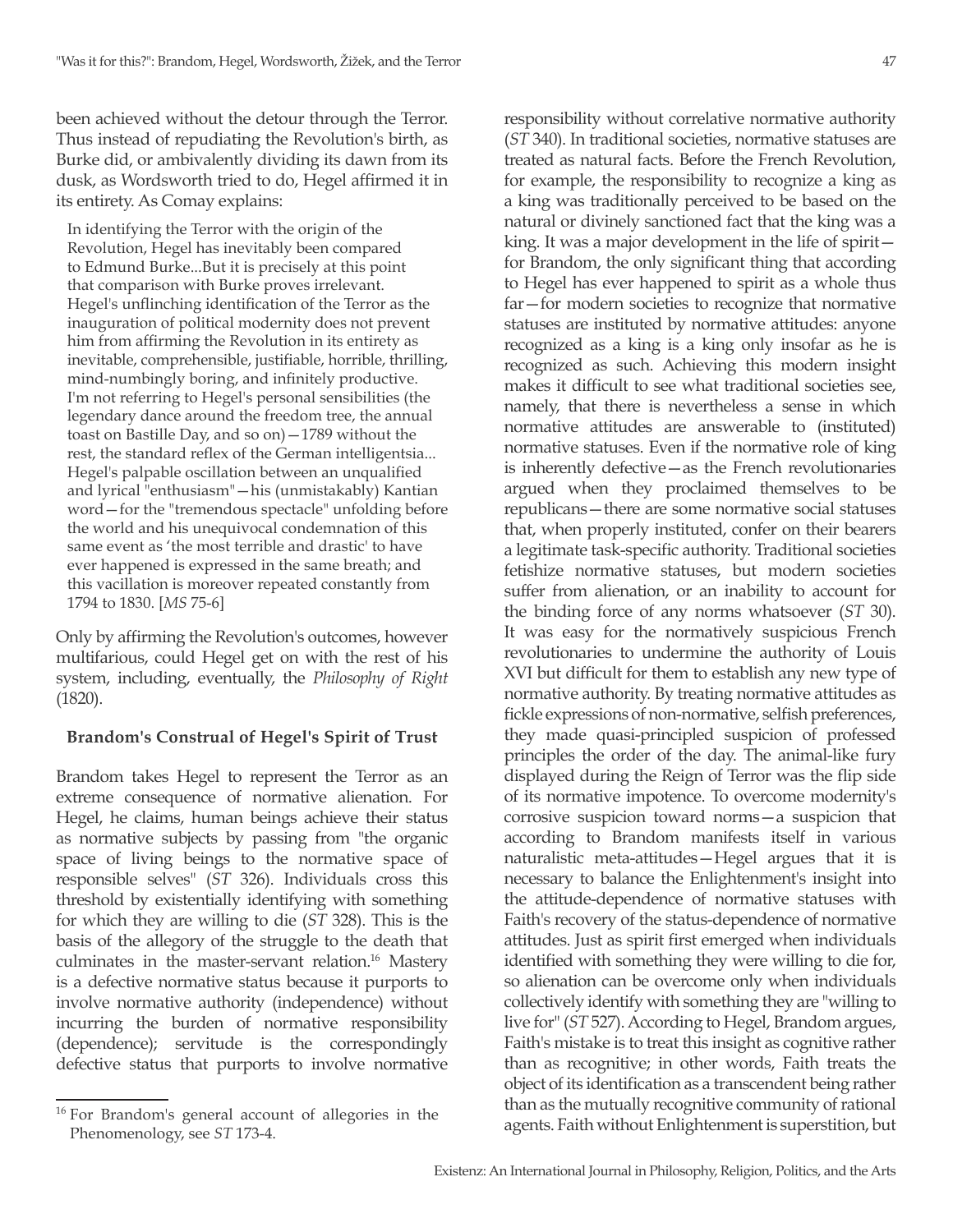Enlightenment without Faith (in the form of communal trust) is Terror. As Brandom puts it:

When pure consciousness in the form of Enlightenment is the self-understanding of actual consciousness in the institutional form of State Power (the practical recognitive expression and actualization of a theoretical cognitive view), the result is the Terror. [*ST* 535]

Reconciling Faith's recognitive achievement with Enlightenment's cognitive insight into attitudedependence yields a shared commitment to create, by identifying with, a postmodern "community of trust" or "spirit of trust" (*ST* 537).

Creating a spirit of trust involves collectively taking responsibility for repairing and forgiving past normative lapses. To repair a perceived normative failure is to correct it; to forgive a perceived normative failure is to recast it as a normative success. When brought to bear on past judgments, forgiveness is primarily retrospective; when brought to bear on past actions, it is also retroactive because forgiving a past failure (such as, for example, the Reign of Terror) involves turning it into a success by extending its normative consequences into the future (*ST* 624-5). From this point of view, forgiveness is just as much proactive as it is retroactive. It is also prospective insofar as the commitment to forgive functions as a regulative ideal. As Brandom readily acknowledges, there will always be things that we find ourselves unable to forgive, but we trust that those who come after us will be able to forgive what we cannot (*ST* 747). Brandom is aware that Hegel typically dismisses Kantian regulative ideals as ways of disavowing a present task by deferring a goal, but he argues that for Hegel himself the ongoing character of experience and action—including their answerability to the immediacy of being—entails the inevitability of future normative lapses that will need to be confessed, repaired, and forgiven (*ST* 690). For this reason, the conception of a world in which "all is forgiven" cannot but function as a regulative ideal.

By showing how Hegel made sense of the Reign of Terror, Brandom offers readers of *The Prelude* a clue as to why Wordsworth was unable to do so. It was not, as we might initially think, that Wordsworth lapsed from the modern meta-attitude to the premodern metaattitude, but rather that he did not advance from the modern meta-attitude to Hegel's postmodern metaattitude. Late modernity is characterized not only by its one-sided emphasis on the attitude-dependence of normative statuses, but also by its oscillation between this one-sided insight (that of Enlightenment) and Faith's reconstruction of traditional society's one-sided emphasis on the status-dependence of normative attitudes. Wordsworth was caught in this oscillation. His description of his dissatisfaction with all principles of practical reason is typical not of traditional society but of Kantian modernity, and even of the hypermodern suspicion that manifested itself during the Reign of Terror. His confession of his moral crisis to his sister was a kind of confession of evil. When she responded by recognizing him as a poet she forgave his normative lapses, enabling him to assume the normative status of a poet. Here he ran the risk of adopting the disengaged attitude of Hegel's beautiful soul who in order to save its purity of heart fails to formulate any definite intentions, let alone perform determinate actions. Wordsworth, however, took his status as a poet to carry with it the moral responsibility to recognize the dignity of people with marginal social statuses, as he does in poems such as "The Mad Mother" and "The Old Cumberland Beggar." Writing the *Lyrical Ballads* with Coleridge was how he initially continued his work in the wake of the Terror. When Coleridge urged him to articulate his practical principles in a long philosophical poem, he wholeheartedly embraced this project. Unfortunately, he got stuck because he did not know how to tell a forgiving story about the French Revolution. Hegel did, and by telling it he managed both to expand its normative consequences and to get on with the rest of his system.

In this sort of way, Brandom's account of Hegel's success can help us make sense of Wordsworth's failure. The key concept is that of forgiveness understood as a way of reconceiving a perceived normative failure as a normative success. As Brandom emphasizes, committing oneself to forgiving something does not mean blithely accepting it at face value. One needs to work at reconceiving a perceived normative failure as a normative success, and one may fail (by one's own lights, as well as those of others) in this endeavor (*ST* 619-20). It is one thing to baldly say that the Reign of Terror was a good thing because it contributed to the project of political emancipation, another thing to justify such a claim. Brandom takes Hegel to take on the burden of providing such a justification even while knowing in advance that the justification he provides will be judged by others to be inadequate. Whatever aspects of the Terror Hegel may have failed to forgive he left to his successors to forgive, trusting that they would forgive his failure to forgive properly.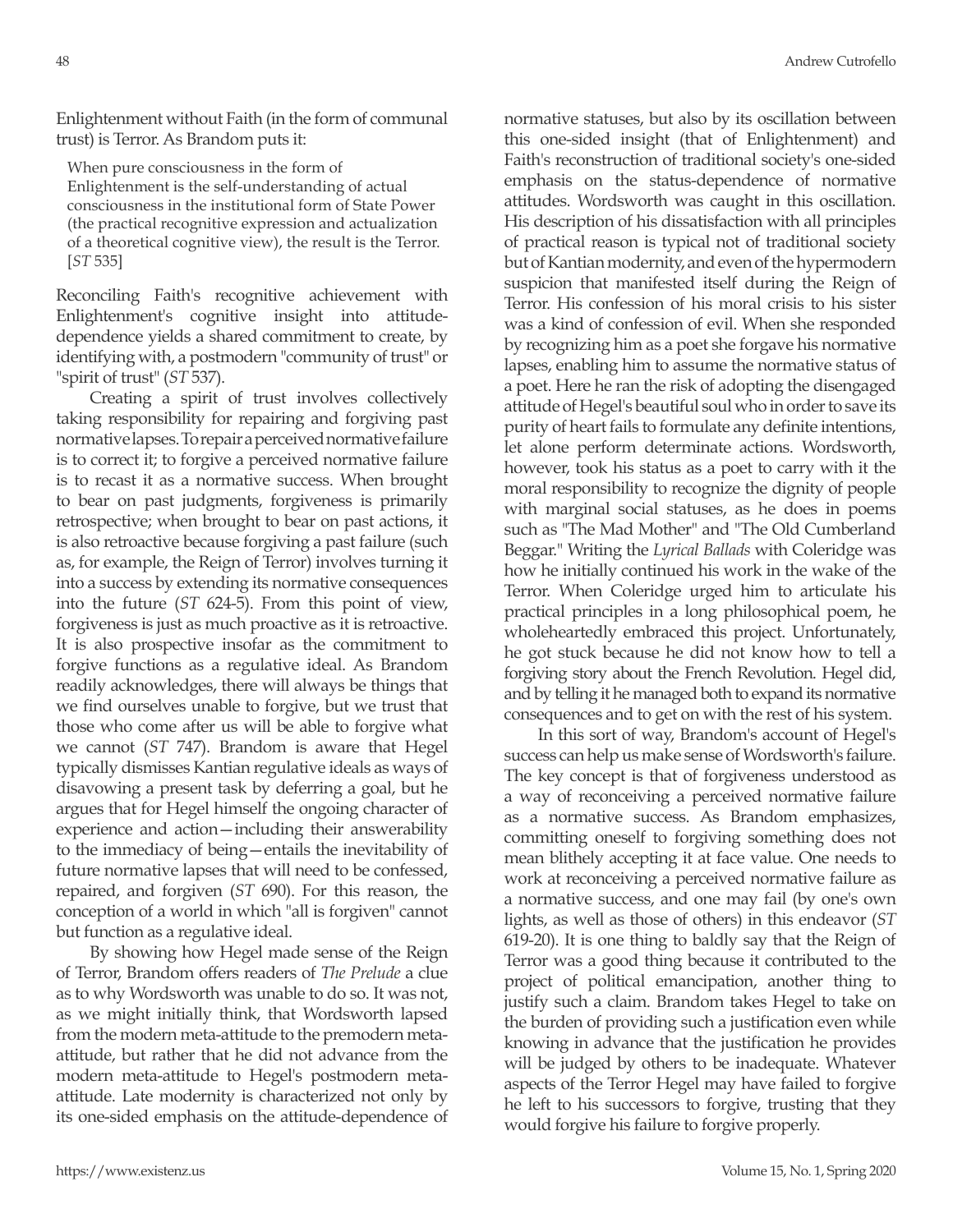## **Žižek's Critique of Brandom's Hegel**

According to Slavoj Žižek, Brandom himself fails to make sense of the significance of the Terror for Hegel. More generally, he fails to account for the "extreme selfdestructive moments that are part of Hegel's recollective narrative," including "self-destructive revolutionary terror as the outcome of absolute Freedom."17 For Žižek the task that Hegel bequeaths us is not to forgive the Terror but to repeat it, as he indicates in his book *In Defense of Lost Causes*, whose original cover featured a guillotine:

does the (often deplorable) actuality of revolutionary terror compel us to reject the very idea of Terror, or is there a way to *repeat* it in today's different historical constellation, to redeem its virtual content from its actualization?18

Žižek alludes here to Hegel's claim that the repetition of a past event changes its modality from that of a random occurrence to a historical necessity:

But it became immediately manifest that only a single will could guide the Roman State, and now the Romans were compelled to adopt that opinion; since in all periods of the world a political revolution is sanctioned in men's opinions, when it repeats itself. Thus Napoleon was twice defeated, and the Bourbons twice expelled. By repetition that which at first appeared merely a matter of chance and contingency, becomes a real and ratified existence.<sup>19</sup>

Brandom takes this statement to mean that when one tells a forgiving story about a historical event one gives it the Whiggish form of normative necessity (*ST* 442). For Žižek, by contrast, a historical event is redeemed not by redescribing it, but by literally reperforming it in a new historical setting. Brandom allegedly shies away from this interpretation of Hegel. This criticism deserves scrutiny, not only for its bearing on Hegel, but for its further bearing on the relation between the *Phenomenology* and *The Prelude*.

According to Žižek, Brandom's interpretation of the

*Phenomenology* involves a "renormalization of Hegel" (*D* 91). This process begins with his characterization of Hegel's dialectical concepts of determinate negation and mediation. Brandom equates "determinate negation" with material incompatibility, and "mediation" with material consequence. Material incompatibility involves the mutual exclusion of determinate conceptual contents, the fact that something's being determinate in one way precludes its being determinate in other ways. Relations of material incompatibility entail relations of material consequence, or the fact that something's being determinate in one way necessitates its being determinate in other ways. For Brandom, conceptual contents are "hylomorphic" in the sense of having both an objective form and a subjective form (*ST* 80, 84-5). In their objective form they exhibit modally robust relations of alethic incompatibility and consequence, while in their subjective form they exhibit normative relations of deontic incompatibility and consequence (*ST* 668, *passim*). Objective reality cannot be contradictory, while cognizing subjects ought not to contradict themselves. Experience has an implicitly dialectical structure in that discrepancies between the way things are in themselves and the way they appear to be forces us to revise our concepts, judgments, and inferences. Dialectical thinking makes this implicit structure explicit. Hegel shows how language users give to concepts the normative authority that they come to have over their judgments and actions. Contradictions arise only at the level of cognitive and practical discrepancies the recognition of which obliges those who detect them to repair and forgive them. Things in themselves are not contradictory. Indeed, it is the normative conception of the essentially noncontradictory character of things that enables the apparent contradictions generated through experience to oblige concept users to revise their concepts and commitments. Brandom accordingly rejects interpretations of Hegel that take him at his word when he insists that things themselves are contradictory.

Žižek takes this interpretation to be insufficiently dialectical. In his view, Brandom overlooks two important features of Hegel's philosophy: "the key passage from determinate negation to negative determination" and the "immediacy of mediation" (*D* 91). Negative determination is lack conceived not as a thing's exclusion of incompatible properties (for example, X's not being red because it is blue) but as a thing's inherent incompleteness (for example, X's missing a part). The immediacy of mediation—

<sup>17</sup> Slavoj Žižek, *Disparities*, New York, NY: Bloomsbury Academic 2016, p. 117. [Henceforth cited as *D*]

<sup>18</sup> Slavoj Žižek, *In Defense of Lost Causes*, New York, NY: Verso 2008, p. 164. [Henceforth cited as *DLC*] A similar claim with more explicit reference to Hegel is stated in *D* 336.

<sup>19</sup> G. W. F. Hegel, *The Philosophy of History*, transl. J. Sibree, Buffalo, NY: Prometheus Books 1991, p. 313.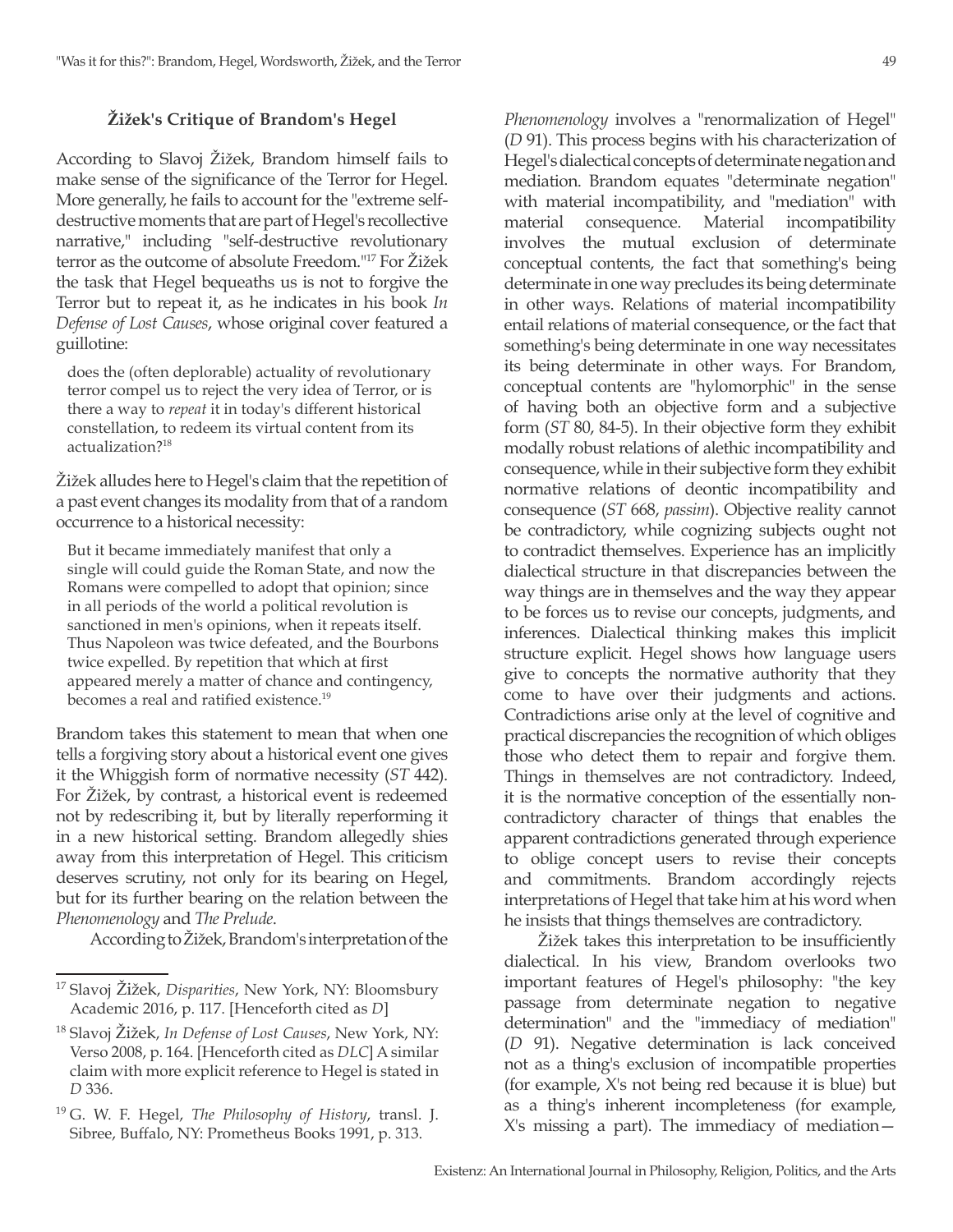as opposed to the mediation of immediacy—is differentiality. (Note that mediation in Žižek's sense seems to include both relations of incompatibility and relations of entailment.) In an earlier publication, I took Žižek to equate determinate negation with material incompleteness, thereby blurring the distinction developed in *Disparities* between determinate negation and negative determination.<sup>20</sup> I also mistakenly suggested that the difference between Žižek's construal of determinate negation as material incompleteness and Brandom's construal of determinate negation as material incompatibility could be understood in terms of Kant's distinction between the logical "principle of determinability" of concepts and the metaphysical "principle of thoroughgoing determination" of things (*AN* 146). The former principle allows for gaps in phenomena while the latter precludes gaps in noumena. It now seems to me more plausible to say that Brandom and Žižek are both committed to a version of Kant's principle of conceptual determinability, albeit, in Brandom's case, one based on a Hegelian (*vernünftige*) rather than a Kantian (*verständige*) conception of conceptual determinateness. Brandom explains this distinction as follows:

Concepts that are determinate  $_{\rm Vernunft}$  articulate the world only via the *process* of refining them—a process that in principle has no end point. It is the *process* that is the truth. Thinking that it must have an endpoint, on pain of leaving an unconceptualizable residue, is looking for determinateness<sub>Verstand</sub>. [*ST* 442]

What remains unclear is how to reconcile this claim of Brandom's with his suggestion that for Hegel the world could exist even if there were no actual concept users and thus no ongoing process of conceptual determination (*ST* 207). Žižek suggests that Brandom's commitment to this counterfactual possibility places him closer to Kant than to Hegel:

Brandom's position remains all too Kantian since it leaves open the question: If there *were* "objects, facts, or laws before there were people to use singular terms, sentences, and modal vocabulary such as 'necessary,'" i.e., if they exist independently of our reasoning (of our social practice), can we somehow conceive them in *that*  state, or are they Kantian "things in themselves"?<sup>21</sup>

Žižek cites an unattributed passage in which Brandom argues that a purely differential system of relations would be "threatened by incoherence" since no intrinsically contentless element could acquire determinate content merely by being distinguished from other equally intrinsically contentless elements. Whatever might be said for or against the structuralist thesis that the signifiers of a language acquire their status as signifiers through differential relations, Brandom holds that such relations must be grounded in immediately perceivable, non-differentially determinate features of the system's basic elements (*ST* 217, 707). Otherwise, the system would be without a ground. For his part, however, Žižek takes Hegel to embrace such a groundless conception of noumenal reality:

This, incidentally, is an old reproach to Hegel formulated already by Schelling (who dismissed Hegel's thought as a "negative philosophy" in need of an immediate positive Ground)...Lacan's answer to this reproach is that the symbolic order precisely is such a differential structure which "hangs in the air", and, furthermore, than [*sic*] this "hanging in the air", this lack of roots in any substantial positive reality, is what subjectivizes the symbolic structure. [*D* 92]

Žižek goes so far as to suggest that Hegel's differential ontology anticipates quantum mechanics:

it is only this tension between the proto-reality of quantum vibrations, a reality of absences, and the positive reality which results from the collapse of quantum waves that allows for the self-overcoming of inanimate matter: quantum waves are the "absentials" of even the most inanimate positive material reality. Was Hegel not on the trace of this "absentials" in his interpretation of ancient Greek atomism: the void is not the empty space around the atoms but the void in the very heart of atoms, and it is this void that is the zero-level of subjectivity?<sup>22</sup> [D 39]

From this perspective, what enables reality to appear for Hegel is an element within the differential

<sup>20</sup> Andrew Cutrofello, *All for Nothing: Hamlet's Negativity*, Cambridge, M: The MIT Press 2014, pp. 141ff. [Henceforth cited as *AN*]

<sup>21</sup> Slavoj Žižek, *Sex and the Failed Absolute*, London, UK: Bloomsbury Academic 2020, p. 32. [Henceforth cited

as *SFA*] For a similar worry about an ambiguity (or even bait-and-switch) in Brandom's position, see Dean Moyar, "Intentional Agency and Conceptual Idealism: Brandom on Hegelian Reason," in *Reading Brandom: On A Spirit of Trust*, ed. Gilles Bouché, New York, NY: Routledge 2020, pp. 87-104, here pp. 92-3.

 $22$  Elsewhere  $\ddot{Z}$ ižek indicates how Hegel's system would have to be revised in light of quantum mechanics (*SFA* 155, 283).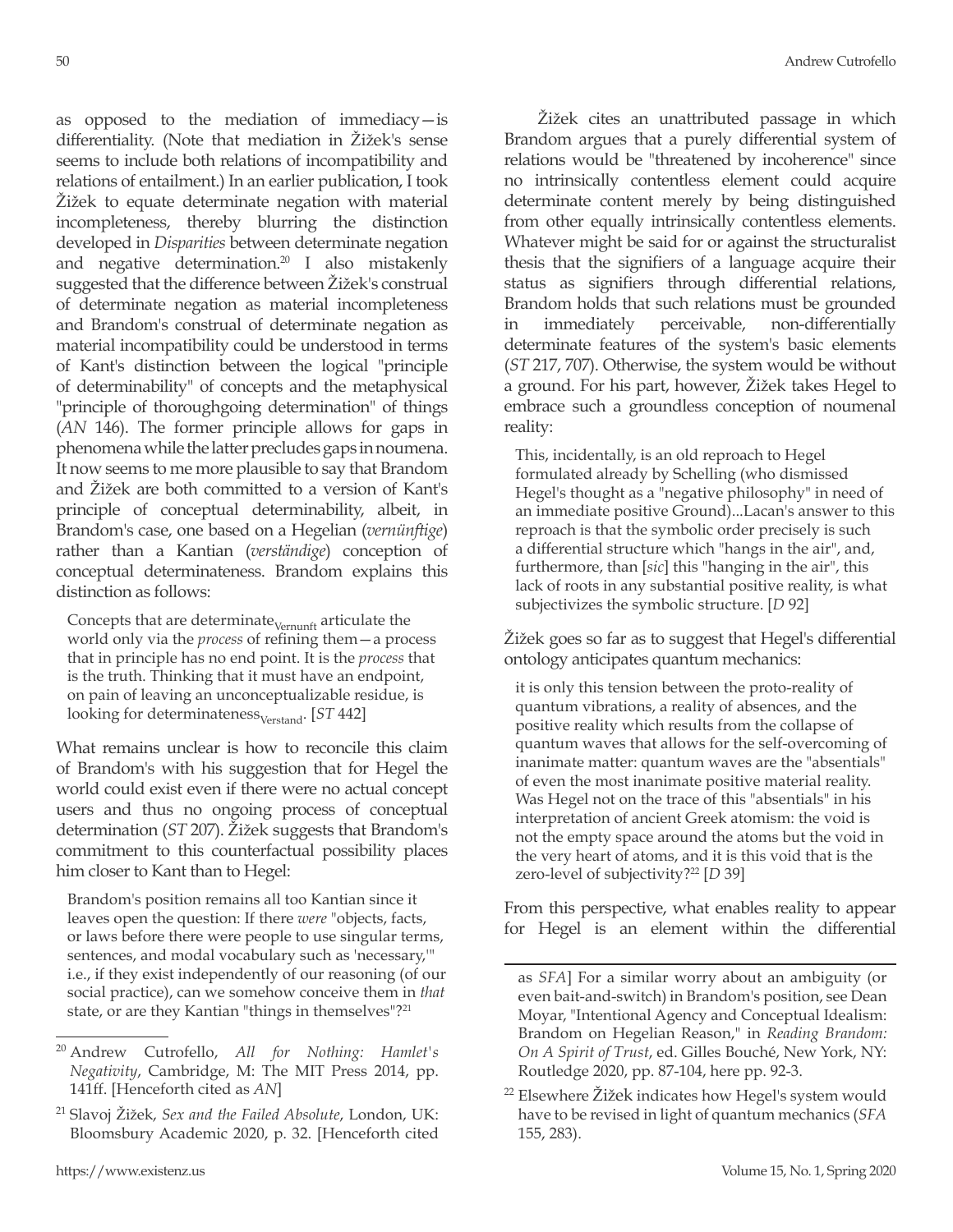system that signifies its own lack (that is, its negative determination). In structuralist theory, such an element plays the role of a zero-signifier in relation to which the other elements of the system can be determined. The appearance of a zero-signifier is somehow correlated with the appearance of subjectivity. Every subject is said to be ideologically sutured to a single element of a symbolic system that plays the role of a master signifier, a term that alludes to the figure of the master in Hegel's master-servant relation (*D* 93-5). Differentiality is hylomorphic in the sense of being instantiated both on the side of differentiating subjects and on the side of differentiated objects.

For Brandom, Hegel's absolute idealism involves three interrelated theses: (1) conceptual realism, (2) objective idealism, and (3) conceptual idealism. Conceptual realism is the claim that objects are conceptually structured and would be so even if there were no concept-using subjects (*ST* 213-4, 54).<sup>23</sup> Objective idealism is the claim that the conceptual articulation of objects and the conceptual articulation of subjective processes of inference are mutually sensedependent but not mutually reference-dependent (*ST* 205). Finally, conceptual idealism is the claim that the relation between the conceptual articulation of objects and the conceptual articulation of subjective inferential practices has to be understood on the basis of the inferential practices (*ST* 369).<sup>24</sup> Contrasting analogues of these three positions can be found in Žižek. For him, Hegel's absolute idealism involves (1) transcendental idealism, (2) transcendental materialism, and (3) dialectical materialism. Transcendental idealism is the roughly Kantian thesis that objects are differentially structured through the transcendentally synthetic differentiating activity of subjects.25 Transcendental materialism is the thesis that the transcendentally synthetic differentiating activity of subjects is "inscribed" within objective (material) reality (*LTN* 906). Finally, dialectical materialism is the thesis that the relation between the transcendentally synthetic differentiating activity of subjects and the differential structure of objects has

to be understood in terms of a "gap" within objective reality that enables subjectivity to appear (*LTN* 907). The last of these claims is Žižek's construal of Hegel's thesis that the absolute must be conceived not only as substance but as subject: "the disparity between subject and substance is simultaneously the disparity of the substance with itself" (*D* 9).

For both Brandom and Žižek Hegelian subjectivity is fundamentally linguistic, but they represent language use in radically different ways. Brandom's linguistic subject is basically Chomskyan in the sense that to be a speaking subject is to have the ability to formulate an indefinite number of sentences each of which expresses a possible commitment (*ST* 520). Žižek's linguistic subject is fundamentally Lacanian in the sense that to be capable of signification is to be able to name an indefinite number of objects. For Žižek, the capacity to name provides a *de re* foundation for the capacity to make *de dicto* assertions about objects. For Brandom, by contrast, de dicto speech is connected to de re reference not via bare names (which, if they existed by themselves, would be inferentially inert) but via truth-functional parts of language. On his reading of the *Phenomenology*'s chapter on sense-certainty Hegel takes the capacity to refer to particulars to be grounded in the capacity to use indexicals and demonstrative expressions as "token reflexives" (*ST* 115). Terms such as "now," "here," "this," and "I" ground the possibility of reference (through the use of names and definite descriptions) within a linguistic setting that is primarily assertoric and inferential rather than nominative. Since practices of inference are governed by rules, the alienation characteristic of modernity has to do first and foremost with the recognition of the conventionality of rules rather than with the recognition of the conventionality of names or titles such as "King." For this reason, Brandom takes normative alienation to reach its apogee in the perplexities about rule-following behavior first noted by Ludwig Wittgenstein and later developed by Saul Kripke. For Žižek, by contrast, the basic form of alienation is that of a hysterical subject wondering why they are called by the name they happen to be called by (*D* 211). Being the bearer of a name is the most basic social status, one that opens up a subject's participation within the symbolically structured space of normative engagement. For this reason, every subject is potentially hysterical, even if they succeed in repressing their awareness of the contingency of their symbolic identity.

<sup>23</sup> See *ST* 54, where the view is taken to follow from modal realism.

<sup>24</sup> See *ST* 374 for Brandom's summative conception of absolute idealism.

<sup>25</sup> Slavoj Žižek, *Less Than Nothing: Hegel and the Shadow of Dialectical Materialism*, New York, NY: Verso 2012, p. 906. [Henceforth cited as *LTN*]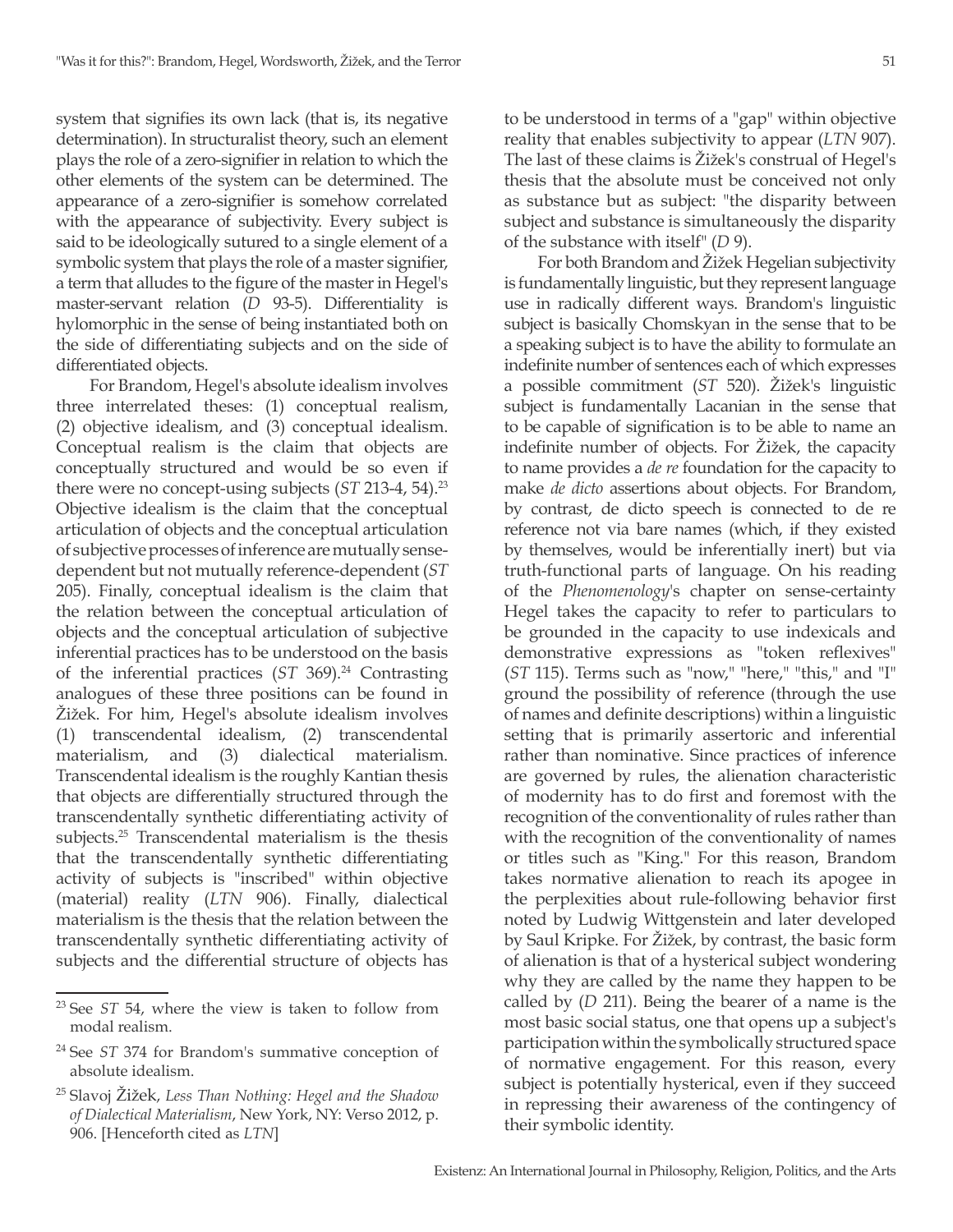This difference between Brandom's and Žižek's conceptions of discursive engagement shows up in the ways they conceive the dialectical structure of experience. Brandom's normative subjects are inescapably confronted with the never-ending task of resolving truth value gluts (sentences that are both true and false). For this reason, as Elena Ficara has noted, Brandom's conception of experience could be modeled on the basis of a paraconsistent logic, even though he rejects dialetheism (the view that being itself is contradictory).26 By contrast, Žižek's potentially hysterical subjects are inescapably confronted with truth value gaps – sentences that are neither true nor false. Thus for him dialectical logic suspends the law of the excluded middle in a way that is more fundamental than the way it suspends the law of noncontradiction.

Žižek agrees with Brandom that to treat normative statuses as brute facts is to (ideologically) fetishize them. He also agrees with Brandom that defetishization entails alienation. The execution of Louis Capet—who was sentenced to death not as King of France but as a criminal who had tried to establish a tyranny involved the de-suturing of French citizens from all master signifiers other than the empty signifier "France" (or, equivalently, *la nation*). On Brandom's interpretation, this was the moment when insight into the attitude-dependence of normative statuses caused all normative statuses to come crashing down. For Žižek, by contrast, the negativity unleashed in the Terror was not fundamentally an expression of normative suspicion. Absolute freedom—a Hegelian term that Brandom does not explicitly gloss, though he implicitly takes it to be "the *ne plus ultra* of appreciation of the attitude-dependence of normative statuses" (*ST* 543)—is for Žižek an expression of the negativity of bare subjectivity. On his reading of the *Phenomenology*, the Reign of Terror ended for Hegel when absolute freedom turned inward, that is, when the political terror of Robespierre gave way to the superegoic terror of the Kantian moral law (*D* 336). Unlike Brandom, for whom the dialectic of confession and forgiveness ushers in a postmodern spirit of trust, Žižek takes it to culminate in a hypermodern "spirit of distrust."<sup>27</sup> He bases this assessment on Hegel's awareness of the fragility of reconciliation and the awareness that some crimes, as for example the Holocaust, are unforgivable (*SFA* 86n32, *D* 118). While political subjects should commit themselves to redressing past failures by repeating their normative aspirations, they are bound to keep failing in new ways; in the words of Samuel Beckett, the most they can hope to do is "fail better" (*DLC* 7).

Finally, Žižek claims that Brandom overlooks a third key feature of Hegel's dialectic, namely, the fact that reconciliation can only be achieved indirectly rather than directly (*D* 119-20). This criticism, however, seems to miss its target. For Žižek, alienation is ineliminable because the meaning of a subject's actions can only be retroactively determined by other subjects (*LTN* 321-2, *D* 112). However, what he means by alienation in this context is precisely what Brandom means by "fate." For Brandom, Hegel's postmodern conception of action (*Handlung*) synthesizes a traditional conception of heroic agency, according to which agents are responsible even for the unintended (fated) consequences of their deeds (*Taten*), with a modern conception of individual agency, according to which agents are responsible only for what they consciously intended to do (S*T* 487ff). Postmodern agency involves collective responsibility for both the fated and the intended aspects of everyone's acts. It is correlated with an expanded conception of practical success and failure. Every action necessarily fails insofar as it can be described as yielding unintended consequences. Likewise, every action necessarily succeeds insofar as it can be described as achieving normative outcomes. To confess is to describe an act as a normative failure. To forgive is describe an act as a normative success. To privilege one type of description over the other is to prefer either a magnanimous (*edelmütige*) meta-attitude toward normative attitudes or a base (*niederträchtige*) meta-attitude toward normative attitudes. The magnanimous meta-attitude involves trusting that normative attitudes are genuinely answerable to normative statuses so that actions can be taken to succeed as normative endeavors. The base meta-attitude of Hegel's valet (*Kammerdiener*) involves naturalistically reducing normative attitudes to mere

<sup>&</sup>lt;sup>26</sup> "[T]he same processual, higher-order conceptual thought is determined sententially or representationally, and produces a ground-level, partial, and static determination. And, if we determine and sententially fix the same process of determining, we get a contradiction." Elena Ficara, "Truth and Incompatibility," in *Reading Brandom: On A Spirit of Trust*, ed. Gilles Bouché, New York, NY: Routledge 2020, pp. 29-40, here p. 37.

<sup>27</sup> Slavoj Žižek, *Slavoj Žižek On What Really Makes Him Mad*, Oxford University Blog, 17 September 2019, https://blog.oup.com/2019/09/slavoj-zizek-onwhat-really-makes-him-mad/.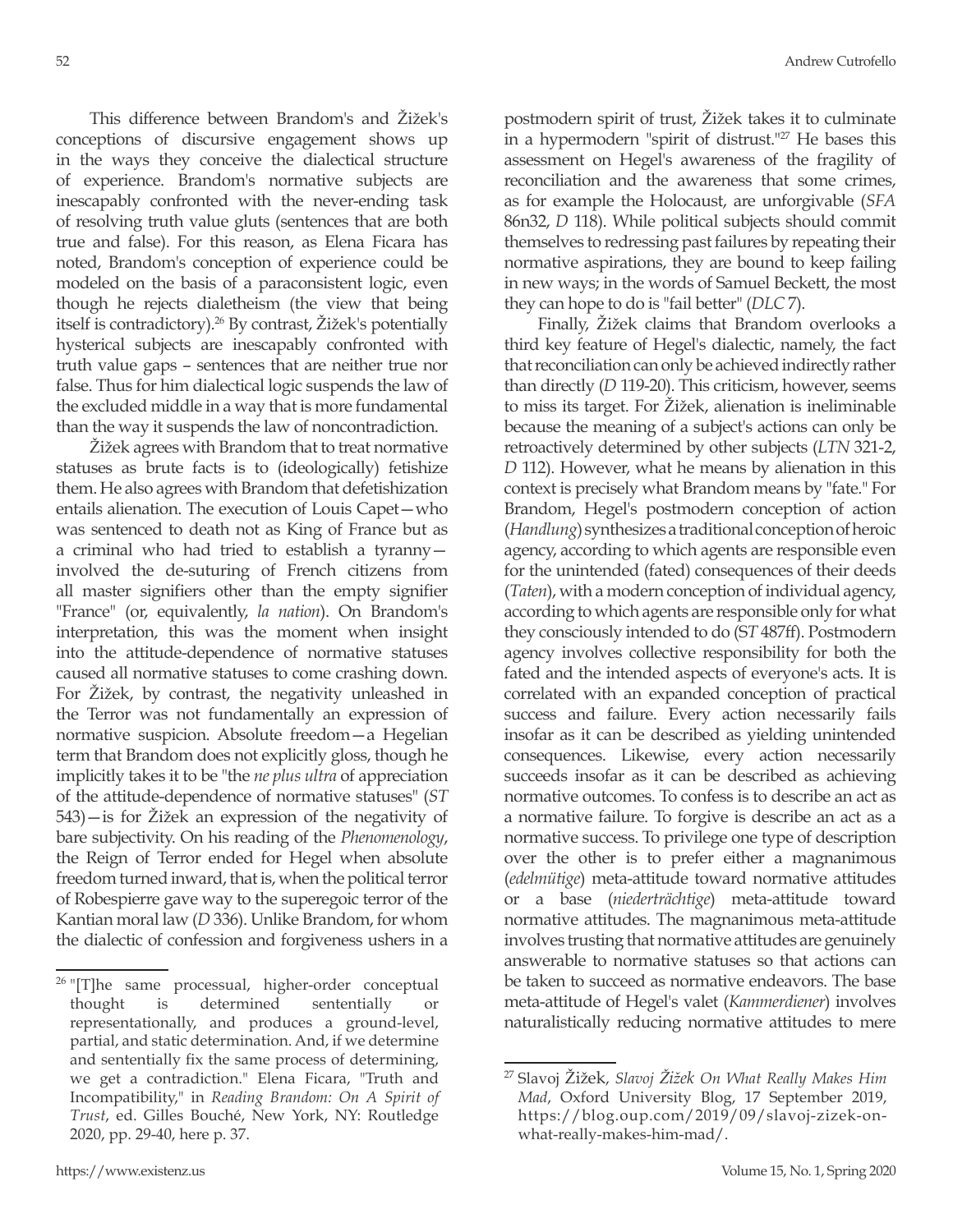expressions of Kantian inclinations so that all actions can be taken to fail as normative endeavors (*ST* 574). In attributing to Hegel a spirit of distrust Žižek might seem to "play the part of the valet of morality," that is, to prefer a *niederträchtige* attitude over a magnanimous attitude (*PS* 265, §665). In fact, however, Žižek does not reduce normative attitudes to natural inclinations. Taking a cue from Jacques Lacan he argues that for Hegel desire is fundamentally non-pathological, being directed toward a quasi-transcendental "object  $= x''$  (Lacan's *objet petit a*) that structures the subject's attitudes toward pathological objects (*D* 332). When Žižek accuses Brandom of renormalizing Hegel he links the concept of normativity to that of normality. For Brandom normalization involves the normative articulation of animal desires, such as hunger. For Žižek it involves the pathologization (in the Kantian sense) of sexual desire. Normal desire succeeds by failing: that is, desire preserves its purity by not being satisfied by any of the normal empirical objects toward which it directs embodied rational agents. Abnormal desire (perversion) fails by succeeding: it succeeds not by obtaining satisfaction through the acquisition of a pathological object, but by purporting to satisfy the desire of another subject (the so-called "big Other"). Perversion is not a normative lapse that an analysand might confess to a forgiving analyst; it is an abnormative act for which the analysand seeks the analyst's complicity.28 By seeking to preserve the purity of desire Žižek's attitude toward orectic attitudes could be characterized as magnanimous in another way, just as Brandom's insistence on the natural basis of orectic attitudes could be characterized as being *niederträchtig* in another way.<sup>29</sup>

 $29$  As Žižek points out, psychoanalysis unites the modern and heroic conceptions of agency in a different way, namely, by attributing to modern individuals unconscious motivations for (apparently) unintended consequences of their acts. Žižek finds it telling that in his discussion of Oedipus "Brandom never mentions Freud" (*D* 105). In fact, Brandom does mention Freud as being a master of niederträchtiger suspicion, though not in connection with Oedipus (*ST* 565). Terry Pinkard complains that Brandom's conception of a tragic hero who takes responsibility for all of the consequences of his deeds does not fit Hegel's examples of mythical heroes who "found states." Terry Pinkard, "Semantic self-consciousness," in *Reading* 

What makes it so difficult to assess Brandom's and Žižek's interpretations of the *Phenomenology of Spirit* is that they are both strongly *de re* rather than *de dicto*. As Brandom defines these alternative hermeneutic methods, a *de dicto* interpretation attributes to an author only statements the author explicitly or implicitly endorses in their own terms, while a *de re* interpretation attributes to an author statements that follow (by the interpreter's lights) from those the author explicitly or implicitly endorses (*ST* 308). It is not clear whether Brandom is thinking of Žižek when he remarks in passing on the prima facie implausibility (though not *a priori* absurdity) of a reading of Hegel that would commit him to anticipating discoveries in quantum mechanics (ST 309). For his part, Žižek criticizes Brandom for not taking at face value Hegel's claim that Kant showed an undue "tenderness for the things of this world" by not allowing "the stain of contradiction...to be in the essence of what is in the world."30 Brandom claims that when Hegel makes comments of this sort he is not saying that things themselves are inconsistent, though he "sometimes puts his own claims in ways that invite such a reading." What Hegel really means to be saying is that given the essential role that immediacy plays in experience, "no set of determinate empirical concepts" could possibly avoid giving rise to incompatible empirical judgments, just as, *mutatis mutandis*, no actions can escape fated consequences (*ST* 690).

Radically different *de re* interpretations of Hegel are legion. Going back to the letter of Hegel's texts rarely settles disagreements about their spirit (or, for that matter, about Hegel's conception of spirit). One way to adjudicate between rival interpretations of a text is to contextualize it. In *Tales of the Mighty Dead* Brandom characterizes this approach as the de *traditione* aspect of a *de re* interpretation. He derives his conception of *de traditione* interpretation from T. S. Eliot's "Tradition and the Individual Talent." In this essay, Eliot explains how the appearance of a new text

<sup>28</sup> Slavoj Žižek, *The Parallax View*, Cambridge, MA: The MIT Press 2006, pp. 303ff. [Henceforth cited as *PV*]

*Brandom: On A Spirit of Trust*, ed. Gilles Bouché, New York, NY: Routledge 2020, pp. 107-22, here p. 113. The latter type of heroism would more closely fit Žižek's conception of revolutionary agency.

<sup>30</sup> G. W. F. Hegel, *The Encyclopaedia Logic: Part One of the Encyclopaedia of Philosophical Sciences with the Zusätze*, transl. T. F. Geraets, W. A. Suchting, and H. S. Harris, Indianapolis, IN: Hackett 1991, p. 92. Cited in *D* 98.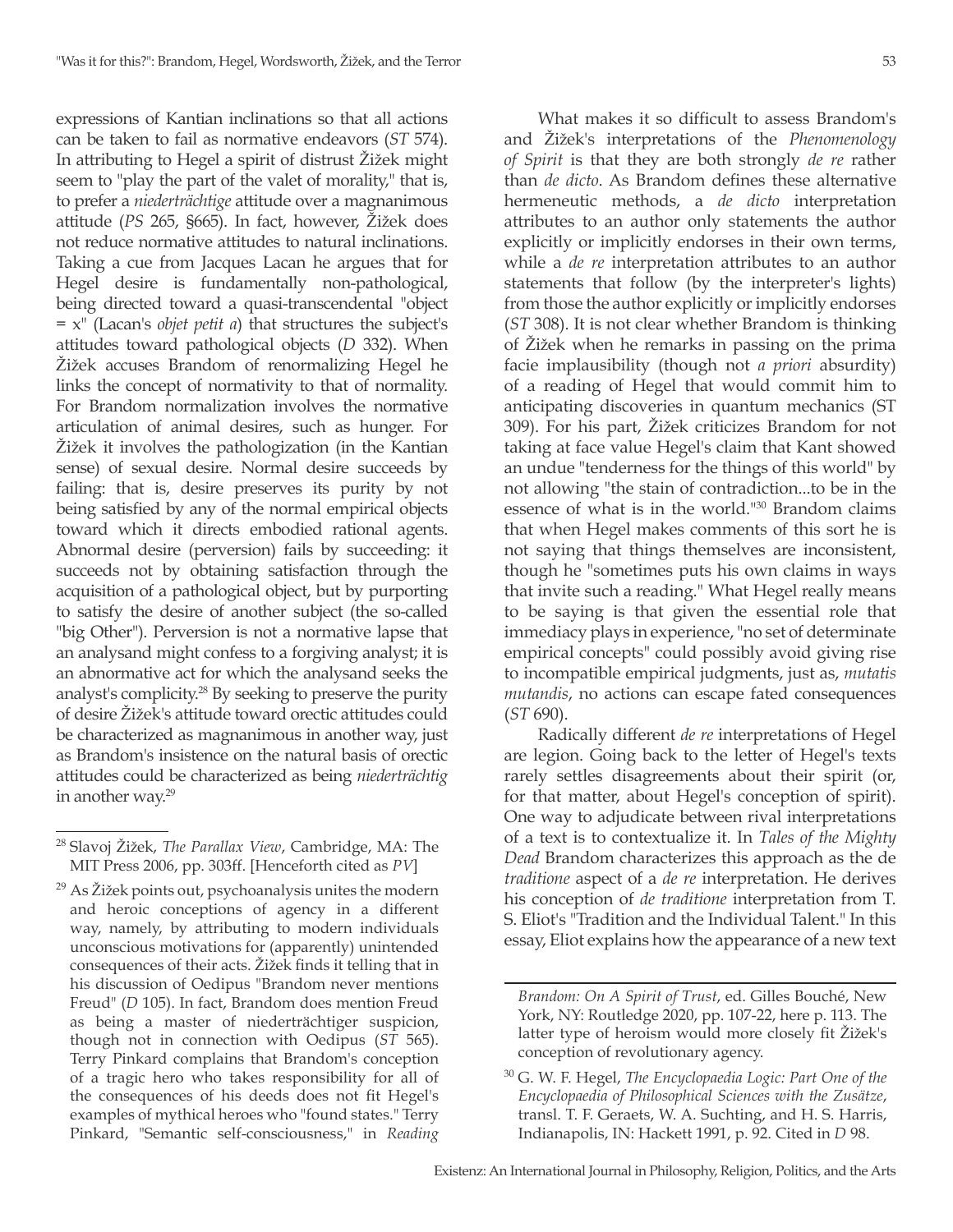subtly reconfigures the tradition to which it has been added. No text is an island, entire of itself; every text is a piece of a tradition that by continually evolving as a whole alters the sense of its parts. Brandom infers that "each generation, indeed, each reader, must reread and reinterpret potentially tradition-defining texts" (*TMD* 93). After citing Eliot's observation that "[t]radition...cannot be inherited...If you want it you must obtain it by great labour,<sup>131</sup> Brandom clarifies the nature of this labor:

Here one supplements the words on the page by further claims made by others whom the interpreter, but not necessarily the authors involved, sees retrospectively as engaged in a common enterprise, as developing common thoughts or concepts. One might treat such ascriptions *de traditione* as another species, besides ascriptions *de dicto* and *de re*. I prefer to use "*de re*" generically, to refer to *any* ascription relative to a context (from a point of view) that is *not* restricted to commitments the interpreter takes it would be acknowledged by the author of the text—that is, to use it as the complement to "*de dicto*." [*TMD* 107]

Žižek draws on the same passage in Eliot to explain how a present act can change the past (*LTN* 208-9, *AN* 142). Both he and Brandom interpret Hegel *de traditione*, that is, in light of things said by his predecessors (especially Kant) and successors (for Žižek, especially Lacan; for Brandom, especially Wittgenstein). Another type of *de traditione* interpretation involves justifying one's understanding of an author by using it to interpret another author. Brandom does this when he takes his interpretation of the *Phenomenology* to shed light on *The Prelude*. Žižek does the same thing when he interprets a key passage from *The Prelude* in light of his understanding of the *Phenomenology*. Assessing their respective readings of Wordsworth may help to assess their readings of Hegel, notably with regard to the French Revolution.

### **Wordsworth's Parallax**

Like the *Phenomenology*, *The Prelude* begins with sensecertainty:

O there is a blessing in *this* gentle breeze, A visitant that while he fans my cheek

Doth seem half-conscious of the joy he brings From the green fields, and from yon azure sky. [*TP* 1850, I, 1-4, my emphasis]

Corresponding to the immediate object of Wordsworth's consciousness ("this gentle breeze") is his equally immediate self-consciousness, here indicated indirectly by the possessive "my." Like "observing reason" in the *Phenomenology*, Wordsworth seeks a reflection of himself in nature. He finds it in the breeze that he welcomes as a "visitant" that "doth seem half-conscious of the joy he brings" (in 1805 the breeze is an impersonal "it" rather than a personified "he"). He professes to have "a heart / Joyous, not scared at its own liberty" (*TP* 1850, I, 14-15), but soon he exclaims, "Dear Liberty! Yet what would it avail / But for a gift that consecrates the joy?" (*TP* 1850, I, 31-2). Wordsworth is conscious of having received a gift from nature, yet he feels obliged to do something with it. The breeze blowing on his cheek—the objective correlative of his own subjectivity—summons a "correspondent breeze" (*TP* 1850, I, 35) within him as if it were seeking a subjective correlative of itself: "A tempest, a redundant energy, / Vexing its own creation" (*TP* 1850, I, 37-8). Wordsworth looks forward to the time he has been given to write poetry—"Matins and vespers, of harmonious verse!" (*TP* 1850, I, 45)—but he is nervous about his prospects for success. By purporting to make "a present joy the matter of a song" (*TP* 1850, I, 47) he celebrates a past joy recollected in tranquility while at the same time envisioning a future sorrow dreaded in anxiety. The poem he is actually writing was originally conceived as a "tailpiece" to *The Recluse* (it was not yet, if ever, conceived by Wordsworth as its prelude). After considering and dismissing several possible topics for long poems that he could write including his "best and favourite aspiration...some philosophic song / Of Truth that cherishes our daily life" (*TP* 1850, I, 228-30)—he shrinks back from "this awful burthen" (*TP* 1850, I, 234). His "days are past / In contradiction" (*TP* 1850, I, 237-8) and "vain perplexity" (*TP* 1850, I, 266), characterizations that anticipate the poem's later description of his chronologically earlier moral crisis.

Then comes Wordsworth's second sailing: "Was it for this / That one, the fairest of all rivers, loved / To blend his murmurs with my nurse's song...?" (*TP* 1850, I, 269-71, 274). This question introduces the recollective reconstruction of his self-development that the poet will pursue until his observed, developing self coincides with his observing, developed self: a

<sup>31</sup> T. S. Eliot, "Tradition and the Individual Talent," in *The Complete Prose of T. S. Eliot: The Critical Edition Volume 2: The Perfect Critic, 1919-1926*, Baltimore, MD: Johns Hopkins University Press 2021, pp. 105-114, here p. 106; cited, with minor elision, in *TMD* 107.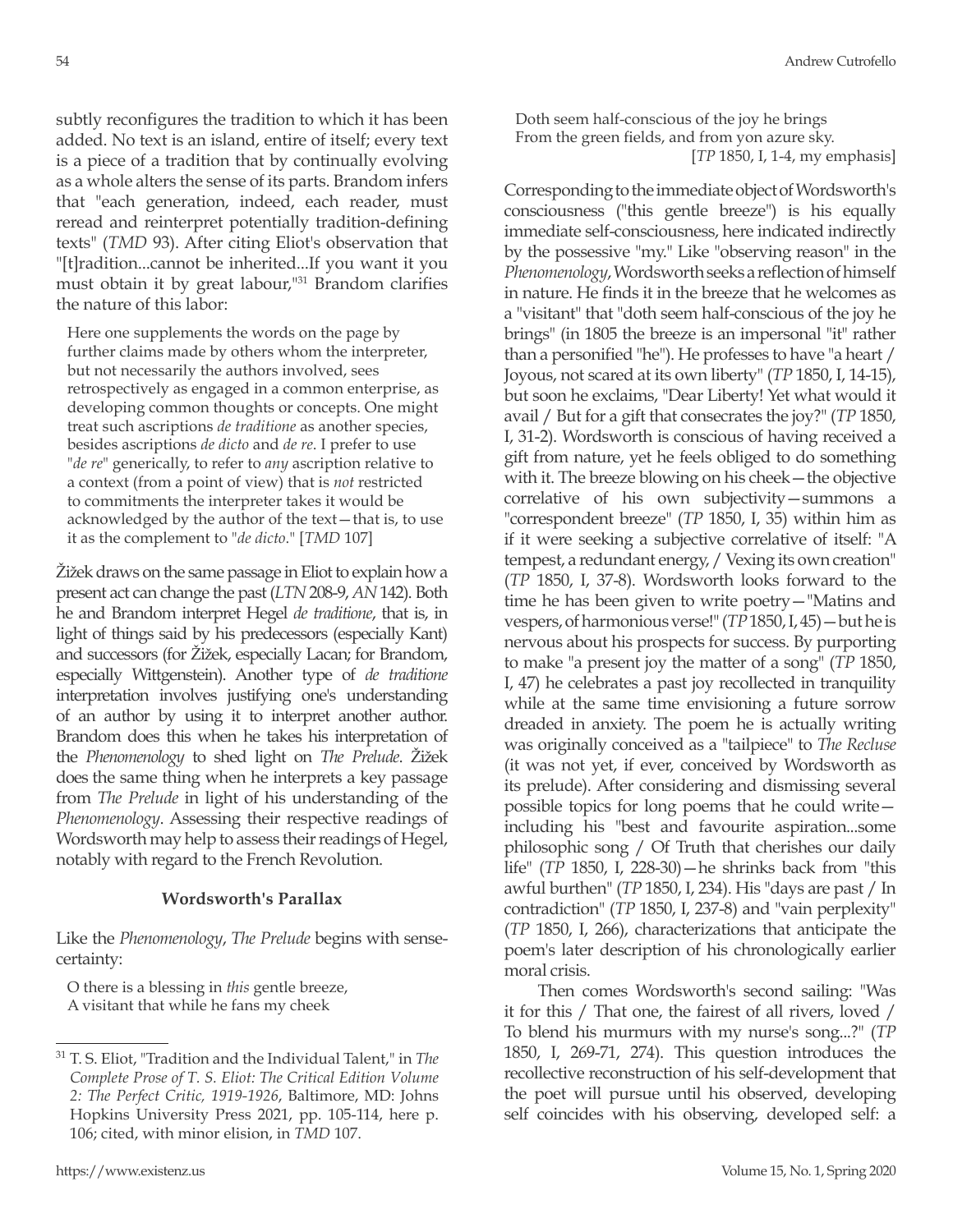diachronic form of the "I that is We, and We that is I." The demonstrative "this" no longer refers to the gentle breeze of Wordsworth's sense-certainty; it now refers to the object of his unhappy consciousness, namely, his experience of contradiction and vain perplexity. When he first drafted this passage in 1798 he had not yet written the opening section or any other part of the poem. Both the 1798 fragment and the two-part Prelude of 1799 begin with the question "Was it for this...?" without identifying its demonstrative's referent. John Hodgson argues that Wordsworth could expect his readers to detect an allusion to Aeneas's question "*Hoc erat?*" in Book Two of Virgil's *Aeneid*. 32 Aeneas tells Dido that he posed this question to his goddessmother Venus when Troy was burning and he expected to die without having performed any glorious deeds. By implicitly identifying his own personal predicament with a crisis in the life of the legendary founder of Rome Wordsworth ambitiously projects a glorious future for himself, the hero of what would eventually become an epic-length lyrical poem. However, the glorious poem that Wordsworth intended to write was not *The Prelude*; it was *The Recluse*, or, failing that, "some old / Romantic tale by Milton left unsung" (*TP* 1850, I, 168-9). When he wrote the words "Was it for this" he was not suffering from writer's block; he was getting on with his philosophical poem just fine, albeit in fragments that he planned to synthesize later. Only after he came to think of the "poem to Coleridge" as a way of procrastinating did he draft what became the opening sequence of the 1805 and 1850 versions. Thereafter, the recontextualized referent of "this" became the explicitly described writer's block that he was trying to determinately negate by writing about it. It was around this same time that he decided to discuss his experiences in France. Closely related to his writer's block, although he does not thematize it until much later in the long versions of the poem, was his dejection over the fate of the French Revolution—spirit's writer's block—and his resolve to help determinately negate it by setting out in verse his views of nature, man, and society: "'Tis against *that* / That we are writing" (*TP* 1850, IX, 517-8, substituting "writing" for Beaupuis's "fighting").

When Wordsworth restructured the poem he anchored it in pleasant objects of sense-certainty rather than in the indeterminate object of his unhappy consciousness. As his exulting persona quickly discovers, however, recording the fleeting objects of sense-certainty—even pleasurable, resonant ones—can only satisfy someone for a brief time. The poet feels the need to express a higher, more permanent truth, but he does not yet know how to do so. Hence his writer's block, to which he can now refer through a determinate use of the pivotal token-reflexive expression that will launch him on his way.

Brandom takes Hegel to show in his chapter on sense-certainty that determinate conceptual contents cannot be fixed through the use of demonstratives alone. The ability to use terms such as "this" and "that" presupposes the mastery of pronouns. In Brandom's succinct formula: "Deixis presupposes anaphora" (*ST* 125).33 The developmental history of *The Prelude*  illustrates this lesson. By retrospectively specifying the object of his spiritual crisis—the writer's block picked out by the demonstrative "this"—Wordsworth establishes an anaphoric chain that extends throughout the rest of the poem. The answer that he eventually gives to the question "What is for this?" is "No." Just as it was not for the burning of Troy but rather for the founding of Rome that Aeneas was born and nurtured, so it was not to fail to write great poetry but rather to succeed in writing it that one, the fairest of all rivers, loved to blend his murmurs with Wordsworth's nurse's song. It was not for this; it was for that. In this case, however, "that" (*The Recluse*) did not yet exist, just as the soughtfor alternative to "that" against which Beaupuis and his fellow revolutionaries were fighting (the poverty exemplified by the hunger-bitten girl) did not yet exist. By envisioning these ends, Wordsworth establishes a teleological structure that Brandom calls "forward anaphora" (*ST* 408-9). For Hegel, Brandom argues, a protracted intentional activity such as writing a long poem—or, in Brandom's preferred example, Hegel's writing the *Phenomenology of Spirit* (*ST* 412ff)—has the structure of a forward anaphoric chain the sense of which is prospectively anticipated through the agent's demonstrative reference to an intended outcome whose actual achievement will retrospectively determine what the intentional activity had prospectively been all along. Wordsworth's poem illustrates this structure. When he describes his confession of his unhappy consciousness to his sister and her forgiving reassurance, he implicitly

<sup>32</sup> John A. Hodgson, "'Was It for This...?': Wordsworth's Virgilian Questionings," *Texas Studies in Literature and Language* 33/2 (Summer 1991), 125-136.

<sup>33</sup> Robert B. Brandom, *Making It Explicit: Reasoning, Representing, and Discursive Commitment*, Cambridge, MA: Harvard University Press 1994, pp. 464ff.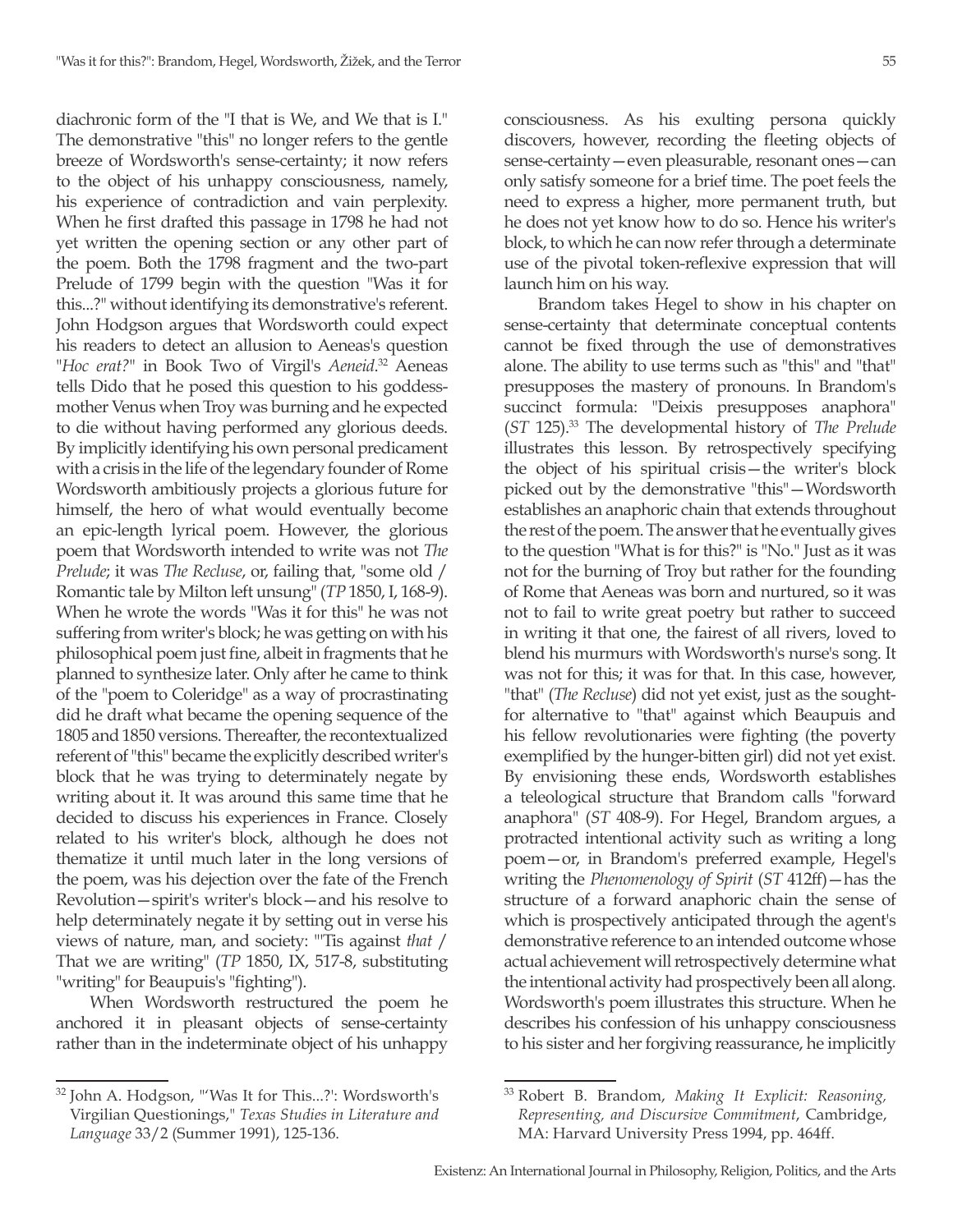describes his poetic endeavor both as a failure (from the prospective point of view of his past self) and as a success (from the retrospective point of view of his present self, a point of view in which he recognizes the crucial formative role played by his sister's past prospective point of view). In fact, the situation is even more diachronically complicated because Wordsworth is still measuring his past success prospectively on the basis of what he hopes to accomplish in *The Recluse*. This concern comes through later in the poem when he imagines a second scene of confession and forgiveness, this time between himself and Coleridge who, no stranger to writer's block himself, kept urging Wordsworth to get back to *The Recluse*:

Whether to me shall be allotted life, And with life power to accomplish aught of worth Sufficient to excuse me in men's sight For having given this record of myself, Is all uncertain; but, belovèd friend,

[*TP* 1805, XIII, 386-90]

When thou dost to that summer turn thy thoughts, And hast before thee all which then we were, To thee, in memory of that happiness, It will be known—by thee at least, my friend, Felt—that the history of a poet's mind Is labour not unworthy of regard: To thee the work shall justify itself.

[*TP* 1805, XIII, 404-10]

In this passage Wordsworth expresses his trust that Coleridge will forgive him for writing *The Prelude*  even though his future is "all uncertain." He thereby represents their friendship as a spirit of trust.

Together, these passages lend support to Brandom's interpretation of the poem in *Tales of the Mighty Dead*. When Brandom contrasts Wordsworth's thought that "The Child is Father of the Man" with his actual achievement in *The Prelude* it is to highlight the fact that Wordsworth acquired his mature self-conception by recollectively reconceiving the path that led him to it. His account of the "Growth of a Poet's Mind" (the poem's published subtitle) is a dialectical autobiographical narrative in which the poet recollects the contrarieties and perplexities that he had to resolve in order to become its author. The father who left behind an unacknowledged child in France—and despaired over the course of the French Revolution—is neither literally nor figuratively the son of the boy whose experiences in the mountains of Cumberland he recounts (that would be to read the poem in a psychoanalytically base way); he is the adult the boy made of himself by engaging in acts of confession, repair, and forgiveness.34

Žižek discusses *The Prelude* in *The Parallax View*. Parallax is the apparent displacement of a visible object due to a change in the position of the viewing subject. As Žižek observes, Kant's transcendental illusions are instances of parallax. Kant compares them to optical illusions that persist even after one sees through them.35 In the special case of the antinomies, which involve opposite ways of conceiving the idea of the world as a whole, the illusion involves two apparently contradictory perspectives between which human reason restlessly oscillates. Kant resolves these four apparent contradictions by distinguishing phenomena from noumena. He resolves the two antinomies he calls "mathematical" by arguing that their theses and antitheses mistakenly treat phenomena as if they were noumena, and he resolves the two he calls "dynamical" by arguing that their theses and antitheses mistakenly treat hypothetical noumena as if they were phenomena (*CPuR* 531-2, A529-32/B557-60). Hegel credits Kant with discovering these cosmological antinomies, but he criticizes him for failing to recognize that all four of them involve genuine rather than apparent contradictions. According to Hegel, things are inherently contradictory, although, as we have seen, Brandom thinks that Hegel is most charitably read as making the ontologically weaker claim that experience is contradictory. For Žižek, Hegel's crucial move consists not just in maintaining that each of Kant's four antinomies involves a genuine contradiction but, more fundamentally, in privileging the logical structure of the mathematical antinomies over that of the dynamical antinomies. Following Joan Copjec,<sup>36</sup> Žižek takes Kant's mathematical antinomies to exhibit a (gappy) logic of "non-all" (insofar as their theses and antitheses jointly assert that phenomenal reality is incomplete even though nothing is non-

<sup>&</sup>lt;sup>34</sup> Julián Jiménez Heffernan has pointed out to me that Brandom's insertion (whether deliberate or accidental) of the definite article "the" before "father" in his paraphrase of "The Child is Father of the Man" arguably makes the line more susceptible to a psychoanalytic reading.

<sup>35</sup> Immanuel Kant, *Critique of Pure Reason*, transl. and ed. Paul Guyer and Allen W. Wood, New York, NY: Cambridge University Press 1998, p. 385, A295/B351- 2. [Henceforth cited as *CPuR*]

<sup>36</sup> Joan Copjec, *Read My Desire: Lacan Against the Historicists*, Cambridge, MA: MIT Press 1994, pp. 201- 36. [Henceforth cited as *RMD*]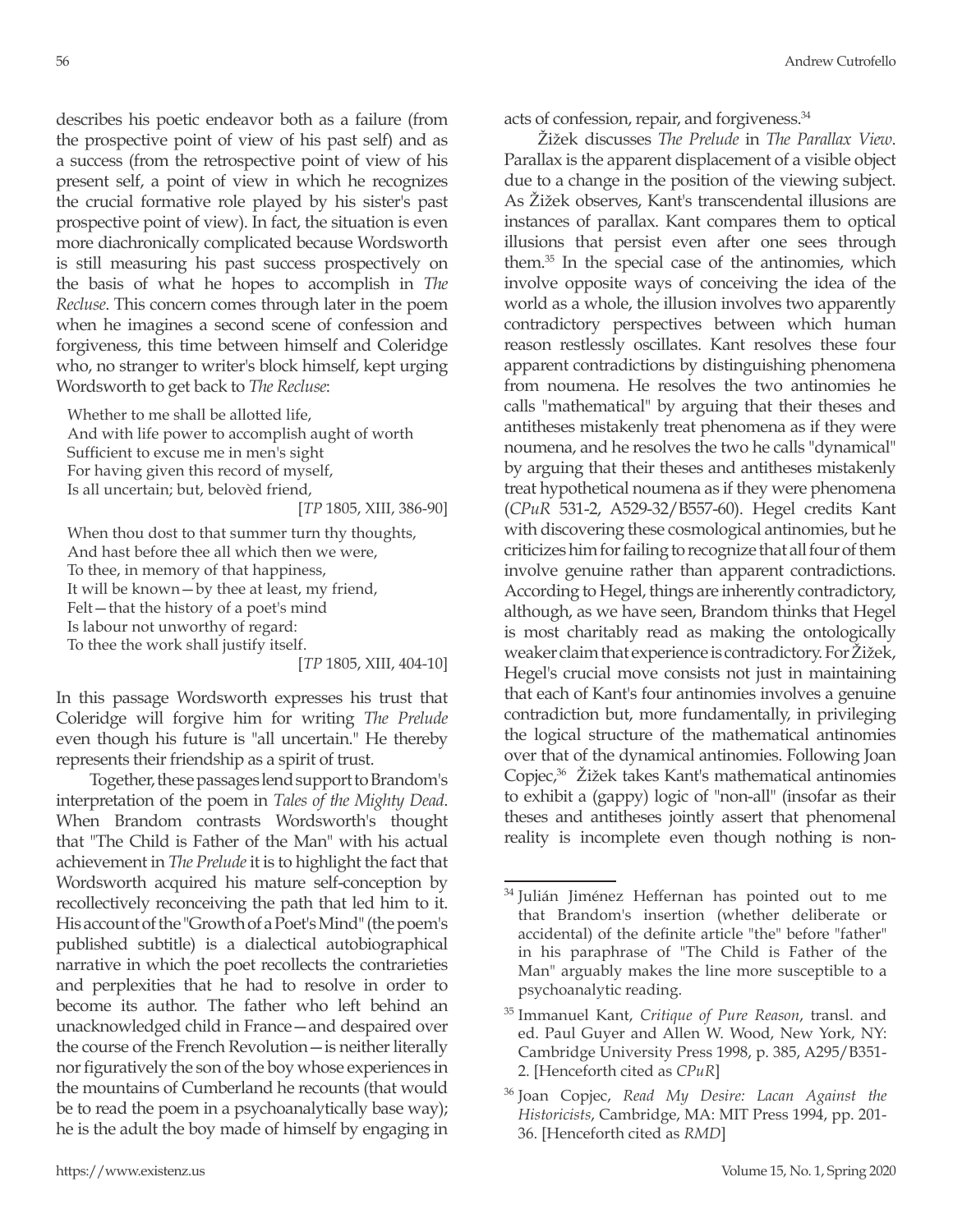phenomenal), and he takes his dynamical antinomies to exhibit a (glutty) logic of "constitutive exception" (insofar as their theses and antitheses jointly assert that everything is phenomenal with the exception of the noumenal ground of phenomenal reality) (*SFA*  107-36). This is how he arrives at his interpretive claim that for Hegel there is no positive noumenal ground of phenomenal reality. By insisting that for Hegel there is such a ground, Brandom implicitly takes him to preserve the Kantian logic of the constitutive exception. Žižek claims that the basic form of Hegel's debate with Kant recurs in Niels Bohr's debate with Albert Einstein about the nature of quantum reality: whereas Einstein believed that there had to be a non-contradictory noumenal ground of quantum phenomena, Bohr maintained that phenomenal reality was inherently incomplete and inconsistent (*LTN* 740ff). On this interpretation of quantum mechanics, incompleteness and inconsistency are two sides of the same ontological coin, not complementary alternatives as they are for a formal axiomatic system. For Žižek, reality is both gappy and glutty, though it is primarily gappy.

The two different ways of thinking about antinomies might be thought of as a meta-antinomy. Its dogmatic thesis would be that the relation between phenomena and noumena is governed by the logic of the constitutive exception, while its skeptical antithesis would be that the relation between phenomena and noumena is governed by the logic of non-all. Žižek defends the antithesis of the meta-antinomy on the grounds that the conception of the phenomenal world as incomplete has "logical priority" over the conception of the phenomenal world as grounded in a constitutive exception (*SFA* 144); to adopt the converse perspective, as Kant, Einstein, and Brandom do, is in his view to give antinomies "merely epistemological" significance (LTN 740).<sup>37</sup> For Brandom, by contrast, to embrace a groundless conception of reality is to court nihilism. To avoid nihilism, he endorses the thesis of the meta-antinomy.

Brandom's paradigmatic example of how the Hegelian dialectic works involves an ordinary optical illusion: the way that a straight stick looks bent when it is half-submerged in water. When confronted with this phenomenon for the first time a normative subject will spontaneously judge that the stick is bent. After removing it from the water, they will judge that the stick is straight. If they are also committed to the judgment that being submerged in water could not by itself change the stick's shape then they will find themself committed to a set of incompatible judgments and will take themself to be normatively obliged to revise their commitments in such a way as to make them mutually compatible. The apparent possibility that the stick might be both straight and bent at the same time is dispelled *a priori*, not out of undue tenderness toward the stick but rather because grasping the sense of the concepts "bent" and "straight" entails believing that it would be impossible for the stick to be both straight and bent at the same time. After observing that the stick repeatedly appears to be straight both before and after being submerged in water, the subject is likely to conclude that it never really was bent when it was submerged. At this point, the previous appearance of a bent stick is retrospectively reconceived as a false appearance of a straight stick. This example illustrates how the ability to use the demonstrative "this"—as in "This is not bent"—makes *de re* reference possible. Once the subject is committed to the falsity of the appearance of the bent stick they can seek an explanation of the illusion in the laws of optics (*ST* 76-9). Without the assumption that noumenal (that is, objective) reality is never inherently contradictory, Brandom argues, this type of self-correcting experience would not be possible. One might think that an observing subject confronted with contrary appearances faces an unresolvable skeptical dilemma: Is reality inherently contradictory and experience of an objective world impossible, or is reality non-contradictory and experience of an objective world possible? Brandom takes Hegel to resolve this dilemma practically rather than theoretically, that is, by focusing on the significance of experience for action. As Hegel remarks, animals do not stare dumbfoundedly at the changing appearances of the putative objects of their appetites; they simply gobble them up (*ST* 241). Normative agents measure their assessments of objective reality on the basis of the satisfaction or non-

<sup>&</sup>lt;sup>37</sup> In fact, for Žižek, the result of the epistemologization of the antinomies is not just to de-ontologize them but to de-deontologize them, since the incompleteness of reality is experienced by the (equally incomplete) subject as obliging it to act in such a way as to make itself, and reality, whole. Insofar as Kant is a deontologist he preserves the mathematical character of the antinomies and so is not a totalizing ontologist like Spinoza ("Kant is here opposed to Spinoza"); insofar as he privileges the dynamical antinomies he betrays his own status as a deontologist and falls back into Spinozistic ontology (Kant "remains all too Spinozean") (*SFA* 66, 70). Despite the supposed affinity between Hegel and Spinoza, "it is Hegel who 'deontologizes' Kant" (LTN 267).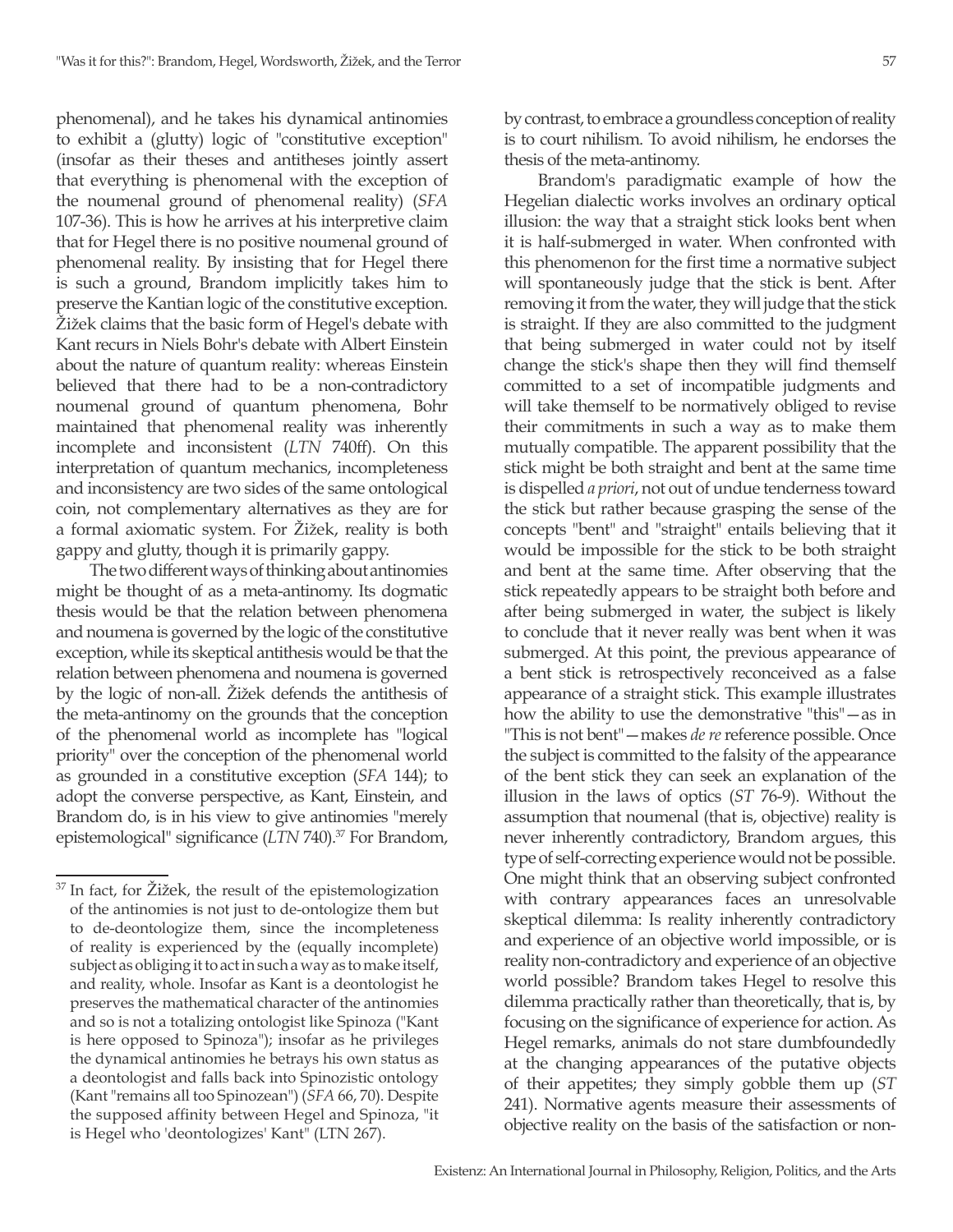satisfaction of their normatively articulated desires. Thus the first practical lesson of experience is that (cognitive) experience of an objective world is in fact possible.

Žižek would readily concede that half-submerged sticks are not really bent, but he nevertheless maintains that there are objects whose mode of being depends on how they appear either to themselves or to human subjects, so that a change in their appearance changes their mode of being (*D* 98). This is true of socially constituted objects such as commodities (*D* 125).<sup>38</sup> It is also true of quantum objects whose status as particles or waves depends on how they objectively appear. After Einstein discovered the photoelectric effect it would have been a mistake for him to have concluded that the wave-like behavior of light previously observed in the double-slit experiment was a false appearance of noumenal photons. Hegel was unaware of wave/ particle duality, but he took Kant's cosmological antinomies to show that phenomenal reality is subject to similar pairs of objectively contrary appearances. In the Encyclopedia Logic he argues that antinomies can be found not only "in the four specific objects taken from cosmology [by Kant] but instead in all objects of all general, in all representations, concepts, and ideas."39 In a word, parallax abounds.

To illustrate this point, Žižek discusses the "stolen boat" episode from Book One of *The Prelude*. When he was a boy Wordsworth stole a boat from a "rocky cove" (*TP* 1850, I, 359). As he rowed away from the shore, a "huge peak" (*TP* 1850, I, 378) came into view. The faster he rowed the larger the image of it grew as if it were

coming toward him. Terrified, he returned to shore. Like Brandom's apparently bent stick, Wordsworth's looming crag can easily be explained as an optical illusion, in fact as a case of parallax: it was Wordsworth's change of position that made it seem as if the crag were moving toward him rather than he away from it. The child did not understand this. For several days he meditated on the experience "in grave / And serious mood" (*TP* 1850, I, 389-90). Something in nature seemed to have come after him, something that had designs upon him. Later, he would tell himself that in fact nature did have designs upon him: in this and other memorable spots of time it was nature's intention to awaken his imagination and make him a poet. This aspect of his mature understanding of the episode would be lost if we reduced it to a lesson in optics. Brandom would surely agree with this point about the poem, but he would nevertheless maintain that what disturbed the child was still just an ordinary experience of parallax. After all, the crag was not really coming toward him. Once again, Žižek would agree, but he takes the crag to be a parallax object in another way. It was not a positive noumenal object that suddenly appeared within phenomenal reality; it was a negative noumenal object, the "gappy" objective correlative of the child's own subjectivity. Referring to it as a "thing from inner space" he explains the point psychoanalytically (*PV* 150):

far from being a simple descendant of the Kantian Thing-in-itself, the Freudian "Thing from the Inner Space" is its inherent opposite: what appears to be the excess of some transcendent force of "normal" external reality is the very place of the direct inscription of my subjectivity into this reality. In other words, what I get back in the guise of the horrifying-irrepresentable Thing is the objectivization, the objectal correlate, of my own gaze. [*PV* 151-2]

In support of this reading of the poem Žižek cites Wordsworth's description, in the "Immortality Ode," of the "sober colouring" that clouds take "from an eye / That hath kept watch o'er man's mortality" (*PV* 152). The psychoanalytic aspect of the interpretation of the stolen boat has to do with Lacan's association of the logic of the constitutive exception with masculine subjectivity, and the logic of non-all with feminine subjectivity.<sup>40</sup>

<sup>38</sup> Unlike Brandom, for whom fetishization is a subjective attitude, Žižek (following Marx) treats commodity fetishism as a kind of objective attitude that commodities take toward themselves. Italo Testa raises a similar point about the objective character of certain types of alienation: "Can an account in terms of meta-attitudes be sufficient to understand the alienated character of social institutions?" Italo Testa, "Spirit and Alienation in Brandom's *A Spirit of Trust: Entfremdung, Entäußerung*, and the Causal Entropy of Normativity," in *Reading Brandom: On A Spirit of Trust*, ed. Gilles Bouché, New York, NY: Routledge 2020, pp. 140-165, here p. 148.

<sup>39</sup> Georg Wilhelm Friedrich Hegel, *Encyclopedia of the Philosophical Sciences in Basic Outline: Part I: Science of Logic*, transl. Klaus Brinkmann and Daniel O. Dahlstrom, New York, NY: Cambridge University Press 2010, p. 94.

<sup>40</sup> For example, *SFA* 109. The structural parallel between Lacan's account of the difference between masculine and feminine desire and Kant's account of the difference between the dynamical and mathematical antinomies was first noted by Copjec.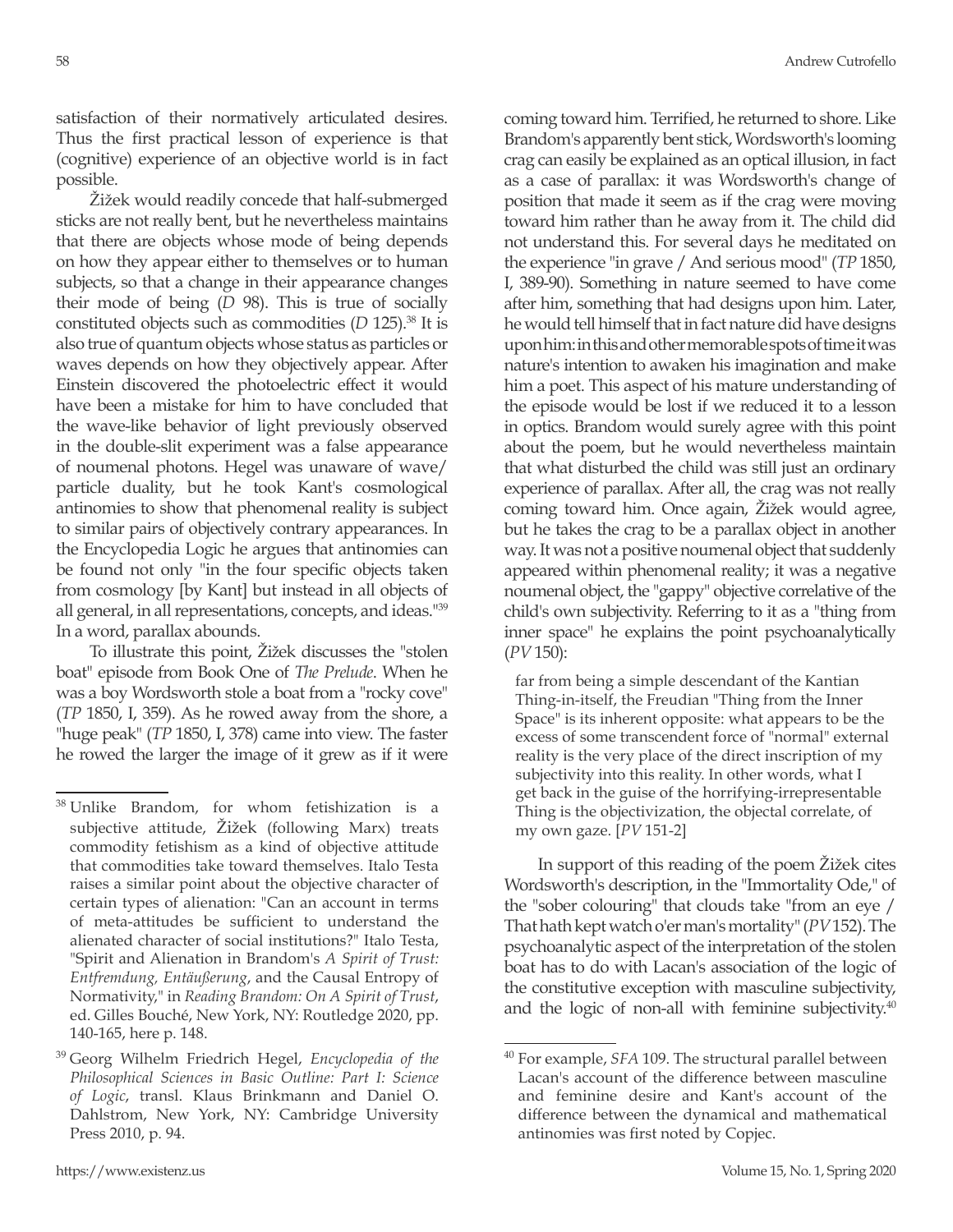Žižek argues that there are two different ways in which sexual desire can fail to "reach" the absolute—either by getting caught in the logic of the constitutive exception, or by getting caught in the logic of non-all (*SFA* 122-4). Since the logic of non-all has priority for him, he takes "feminine" desire to be truer to human subjectivity in general (*SFA* 135-6). For Hegel, he argues, the human failure to "reach" the absolute is due to the absolute's own incompleteness. Wordsworth's poem illustrates the same idea. Freudian interpretations of the stolen boat episode typically focus on the allegedly phallic character of the looming crag.<sup>41</sup> Žižek avoids this type of base reading by representing the crag as a negative noumenal object that symbolizes the non-all rather than the constitutive exception.<sup>42</sup>

Like the crag, the guillotine functioned during the Reign of Terror as a negative noumenal object. According to Žižek, it was the "objective correlate" of absolute freedom.43 Wordsworth himself represents it this way when he compares those who wielded it to an innocent child playing with a pinwheel:

They found their joy,

They made it proudly, eager as a child, (If light desires of innocent little ones May with such heinous appetites be compared), Pleased in some open field to exercise A toy that mimics with revolving wings The motion of a wind-mill; though the air Do of itself blow fresh, and make the vanes Spin in his eyesight, that contents him not,

<sup>43</sup> "The guillotine, this image of uncontrollable Otherness with which no identification seems possible, is nothing but the 'objective correlate' of the abstract negativity that defines the subject." Slavoj Žižek, *For They Know What They Do: Enjoyment as a Political Factor*, New York, NY: Verso 1991, p. 90.

But, with the plaything at arm's length, he sets His front against the blast, and runs amain, That it may whirl the faster. [TP 1850, X, 363-74]

Wordsworth's analogy is designed to keep its two terms apart, that is, to distinguish the innocence of the little ones from the heinous appetites of Robespierre and his "Atheist crew" (*TP* 1850, X, 502). From a Hegelian point of view, however, the comparison functions as a kind of "infinite judgment" akin to "the *Being of the I is a thing*" (PS 313, §790), that is, the being of an innocent child playing with a pinwheel is the guillotine. Instead of acknowledging this speculative identity of opposites, which would force him to recognize in the guillotine another objective correlative of the guilty freedom he enjoyed as a child rowing on Lake Windermere, Wordsworth describes himself falling back into the objectless state of the unhappy consciousness:

Most melancholy at that time, O Friend! Were my day-thoughts, — my nights were miserable; Through months, through years, long after the last beat Of those atrocities, the hour of sleep To me came rarely charged with natural gifts, Such ghastly visions had I of despair And tyranny, and implements of death.

[*TP* 1850, X, 397-403]

This description echoes his memory of the afterimage of the crag:

There in her mooring-place I left my bark,— And through the meadows homeward went, in grave And serious mood; but after I had seen That spectacle, for many days, my brain Worked with a dim and undetermined sense Of unknown modes of being; o'er my thoughts There hung a darkness, call it solitude Or blank desertion. No familiar shapes Remained, no pleasant images of trees, Of sea or sky, no colours of green fields; But huge and mighty forms, that do not live Like living men, moved slowly through the mind By day, and were a trouble to my dreams. [*TP* 1850, I, 388-400]

It is tempting to see in this description of a child's blank terror a retrospective shadow cast by the adult Wordsworth's experience of the guillotine. Like a guilty thing surprised, he characterizes his theft of the boat as "an act of stealth / And troubled pleasure, nor without the voice / Of mountain-echoes did my boat move on" (*TP* 1850, I, 361-3). While it would be a stretch to take his reference to "mountain-echoes" (or "hoary mountains"

<sup>41</sup> David Ellis, Wordsworth, *Freud and the Spots of Time: Interpretation in The Prelude*, New York, NY: Cambridge University Press 1985, pp. 39-40.

<sup>&</sup>lt;sup>42</sup> In this sense the experience Wordsworth describes would be closer to that of the Kantian mathematical sublime than to that of the Kantian dynamical sublime. It might also be taken to symbolize Kant's critical warning that it is safer to remain on the "island" of understanding than to set out on the "broad and stormy ocean, the true seat of illusion, where many a fog bank and rapidly melting iceberg pretend to be new lands" (*CPuR* 339, A235-6/B294-5). Compare Kant's warning to remain this side of the Pillars of Hercules (*CPuR* 439, A395-6).